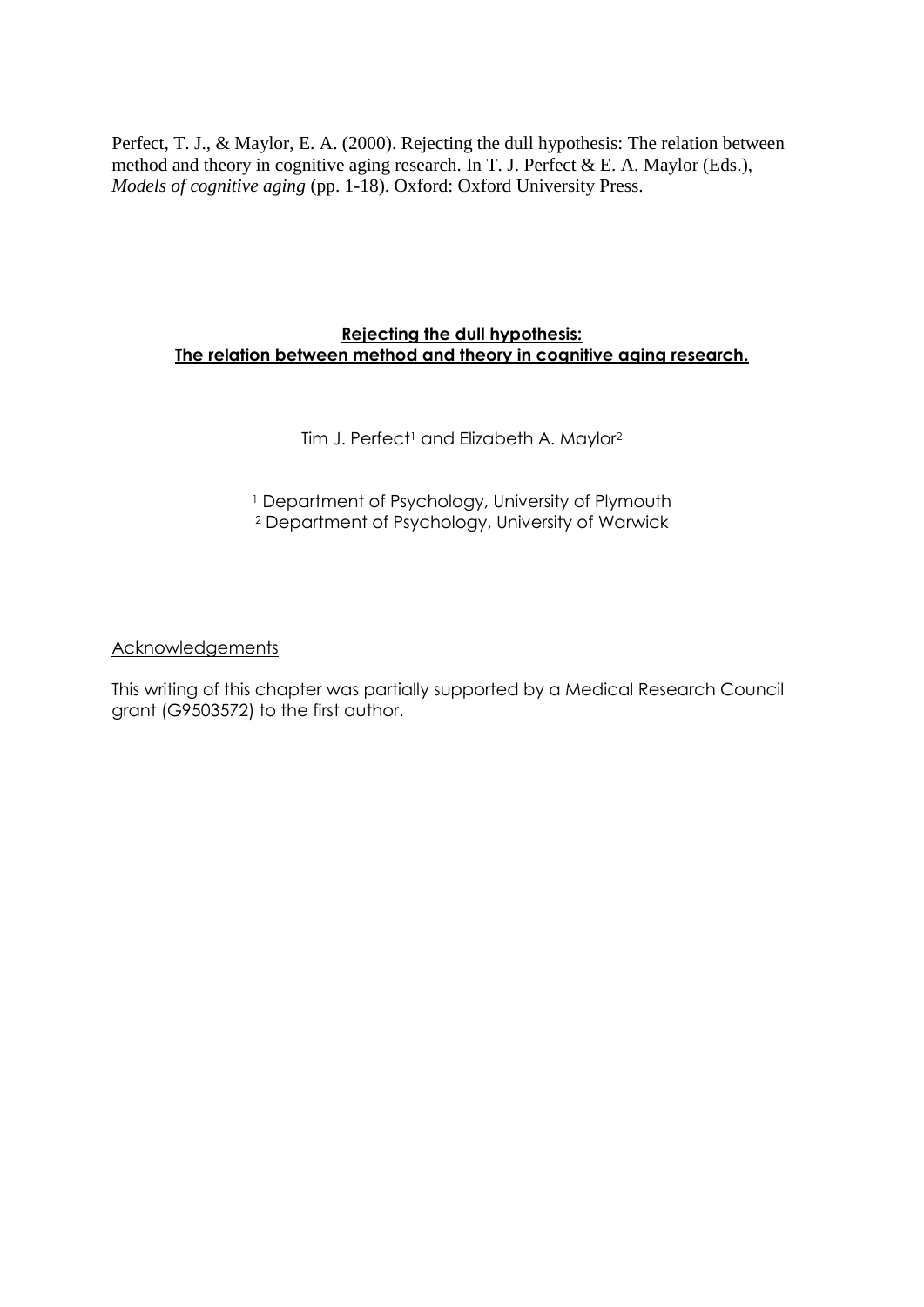#### *Introduction*

In this chapter, we begin by outlining a basic problem in cognitive aging research, namely that the statistical approach based on rejection of the null hypothesis is not appropriate for theory building. We then discuss two broad approaches that have been used in an attempt to overcome this shortcoming. We end with a discussion of potential ways forward, as outlined in the chapters that follow.

### *The dull hypothesis*

Psychologists spend considerable time and effort attempting to establish the reliability of basic effects. Over the past century psychologists have utilised many sophisticated statistical techniques to determine whether the variability in performance they are measuring is likely to represent a real phenomenon to be explained, or whether it is just chance variation about the population mean. We inculcate this approach to our students, against considerable resistance. Students" intellectual opposition to this idea is entirely understandable: if one stops to consider, it is odd that we base our science on the setting up, and then rejection, of the hypothesis that there will be no effect in our studies. Nonetheless, after a few years formal teaching, most students learn to accept the principle that the first aim of an experiment in psychology is to reject the null hypothesis.

However, when one turns to the study of aging it is not easy to see the utility of the null hypothesis. If one were to ask members of the public whether the average 80 year old and the average 25 year old are the same, then it is doubtful whether many would believe so, whatever the measure chosen (e.g. memory, speed, strength, health, visual acuity). However, that is what the null hypothesis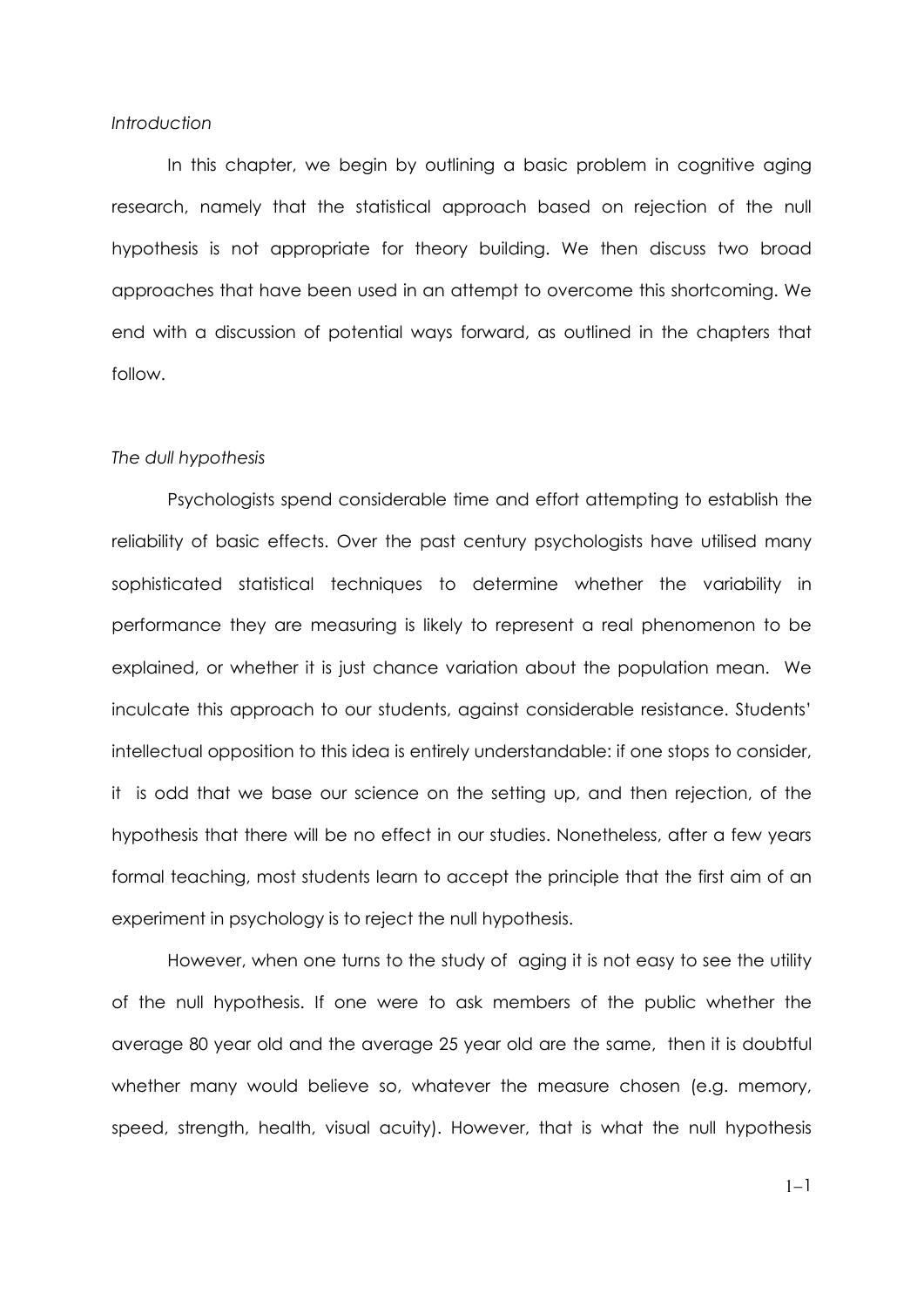requires us to assume. The standard approach would be to conduct a study comparing older and younger adults on a certain test and to use our statistical techniques to determine whether the two populations are reliably different. What would the public make of this? They would probably think that testing this null hypothesis was a somewhat pointless exercise, that our ability to reject the null hypothesis was extremely unimpressive, and they may start to ask questions about how taxpayers" money was being spent.

Clearly, the null hypothesis is not an appropriate starting point for studies in aging. In fact if the measures were reliable and valid, it would be more interesting to accept the null hypothesis than to reject it. That is, it would be more unexpected, more counter-intuitive and more unusual in the normative sense to find something that older adults are just as good at as the young (see the chapter by Burke, Mackay & James, this volume, for examples of exactly this). In this context the uninteresting finding is that there is a difference, i.e. that younger people in general can remember more, are quicker, stronger, healthier, have better vision and so on. If the psychology of aging is going to have anything to offer, it must go beyond merely demonstrating that younger adults outperform older adults, i.e we must be able to reject the *dull* hypothesis.

### *Going beyond the dull hypothesis*

Nearly a century of research has allowed us to accumulate a reasonably comprehensive picture of the cognitive change that accompanies increased age. Setting aside caveats about methodology, it is clear that there are reasonably ubiquitous age differences in cognition across the lifespan, across most domains of cognitive activity. However, at the behavioural level it is clear that the magnitude of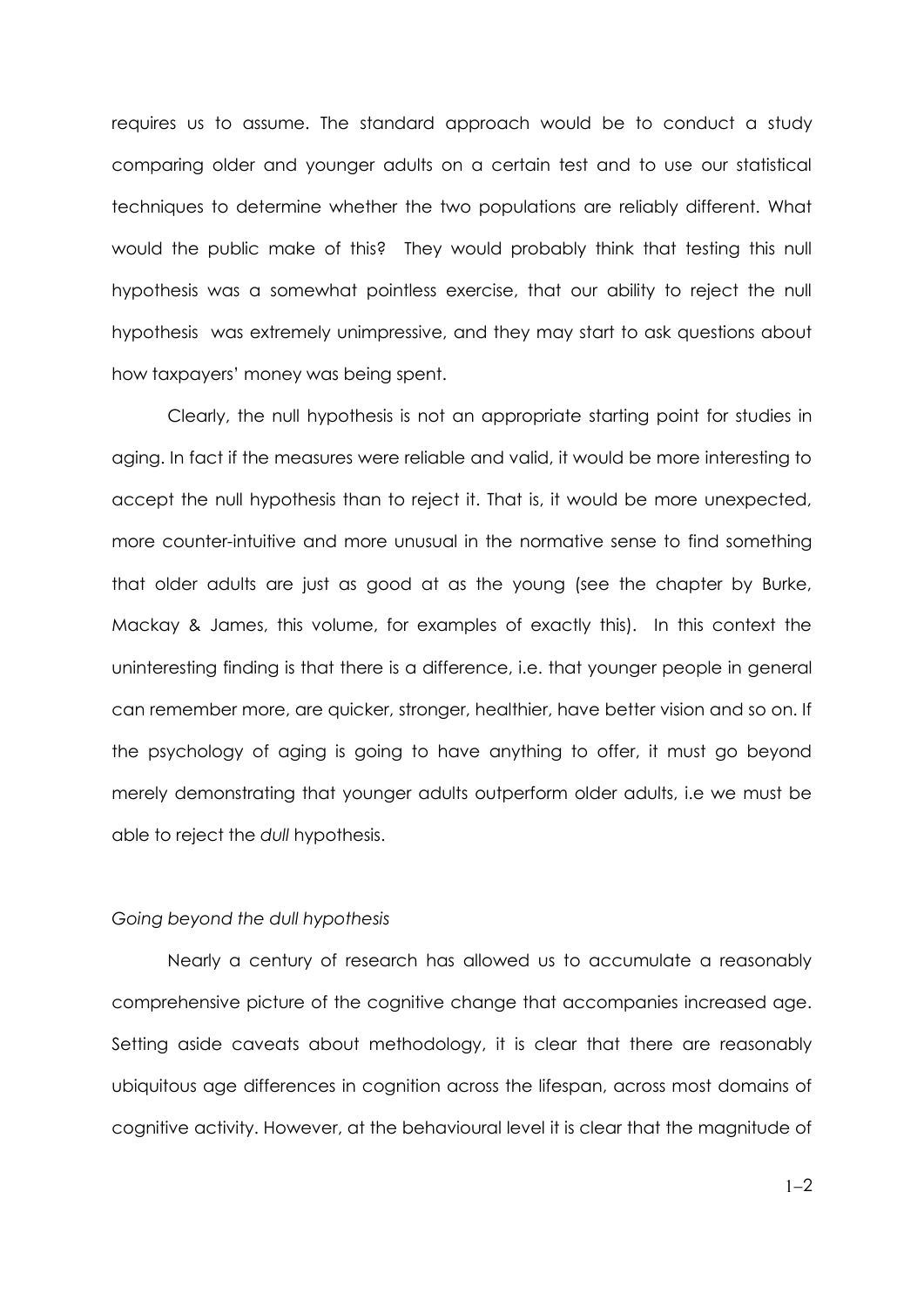age-related change in different across different domains. We do not wish to discuss which domains of intellectual activity show the most age related change in this chapter (but see chapters by Burke et al, and Light, Prull, La Voie & Healy, this volume, for examples), but rather to focus on the relationship between the methods used to support different theoretical positions in cognitive aging.

One approach to the rejection of the dull hypothesis has been to contrast the magnitude of age-related differences in different domains of cognition, or in different processing steps within a cognitive domain. The dull hypothesis is rejected if it can be shown that older adults are particularly poor at some classes of tasks compared to other tasks, or compared to their performance in general. Such an approach is based on analysis of age-group differences between behavioural measures, and utilising the cognitive-neuropsychological model, the aim has been to detect dissociations, or better double dissociations, between age and domain of cognition. Researchers adopting this approach have tended to use the ANOVA approach, with the aim of not merely finding a main effect of Age (the dull hypothesis), but of finding an Age x Task or Age x Condition interaction. Researchers using this approach are essentially testing a localist model of cognitive aging, that carries the assumption that aging consists of a series of local (or modular) deficits that can be isolated with the appropriate experimentation. We discuss the use of this method in greater detail below (see also Verhaeghen, this volume).

The second approach has been to study associations in age-related change across different domains of cognition. The logic of this approach is that it is possible to reject the dull hypothesis if it can be shown that age-related change in one domain of cognition is independent of age-related change in another domain. Thus, the focus here is not on the magnitude of age-related change, but whether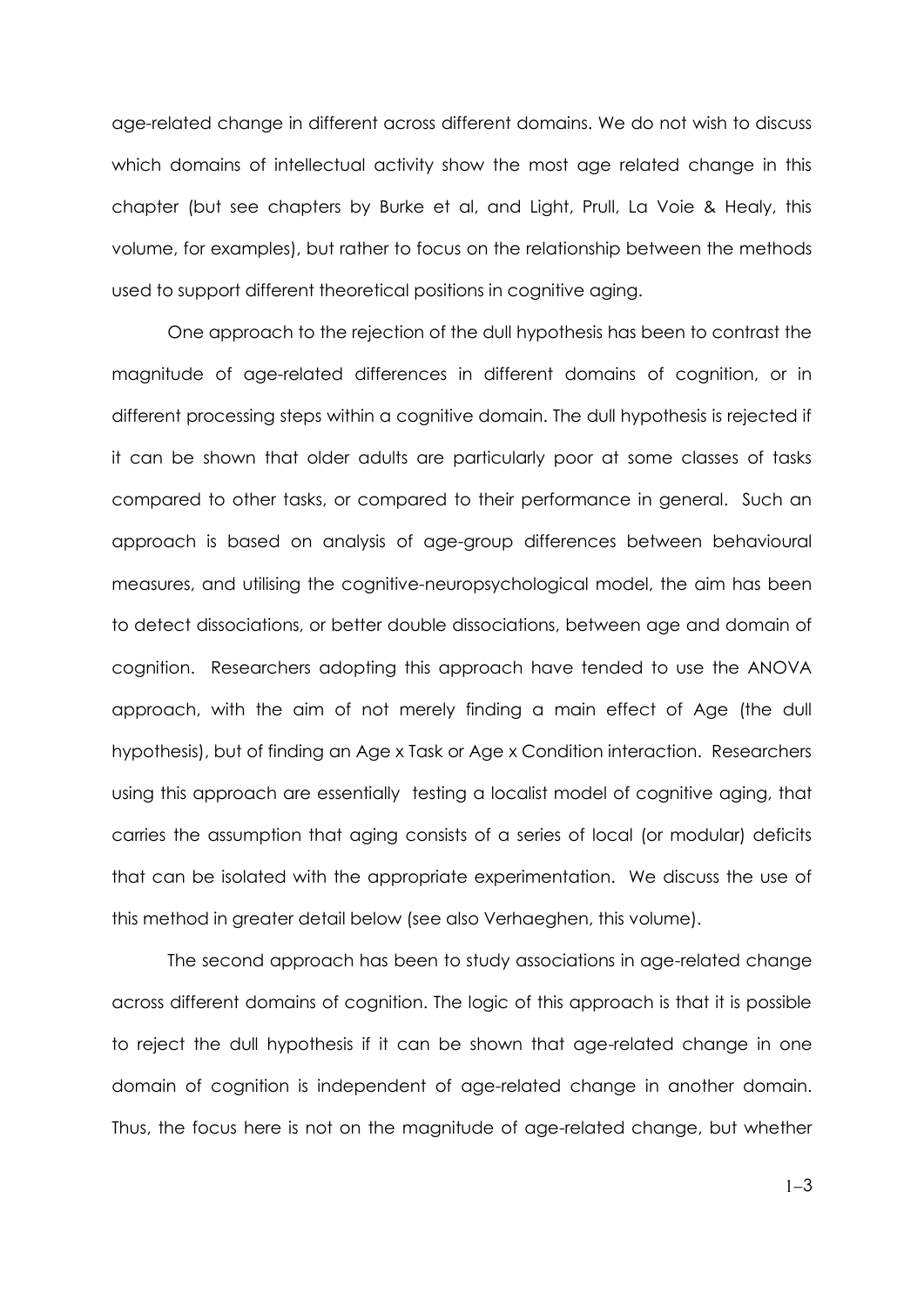different changes are independent of one another. Thus, under this approach, two different domains of cognition may show the same average change, but if they are independent the degree of age-related change on one test will tell you nothing about the age-related change on the other test. Researchers using this approach generally hold a global (or general) view of cognitive decline with age. The purpose of their analyses is to determine the extent to which cognitive change across many domains can be explained by change in a single (or relatively few) "primitive" measure, designed to tap a general aspect of cognition, such as neural speed, or working memory capacity (see Salthouse, this volume, for a full discussion of this approach). Thus, this approach restates the dull hypothesis in terms of whether agerelated sensitivity on a task is greater, or less, than that expected from a general decline based upon age-related change in the "primitive". This is assessed by means of correlational techniques such as partial correlation, multiple regression and path analysis to control for the effects of age-related change in the primitive on the agetask association. This approach is discussed further below.

## *The use of dissociations to reject the dull hypothesis.*

The idea behind this approach is simple: one measures age-differences across two (or more) measures, and attempts to determine whether the agedifferences are the same magnitude across these tasks. If not, then one expects to find an Age x Task interaction in an analysis of variance (ANOVA). There are numerous examples that could be used to illustrate the ANOVA based approach to cognitive aging, but only one will be used here. In 1982, Salthouse and Somberg examined age-related change in performance at encoding, storage and output in a Sternberg search paradigm, with the stated aim of determining which stages of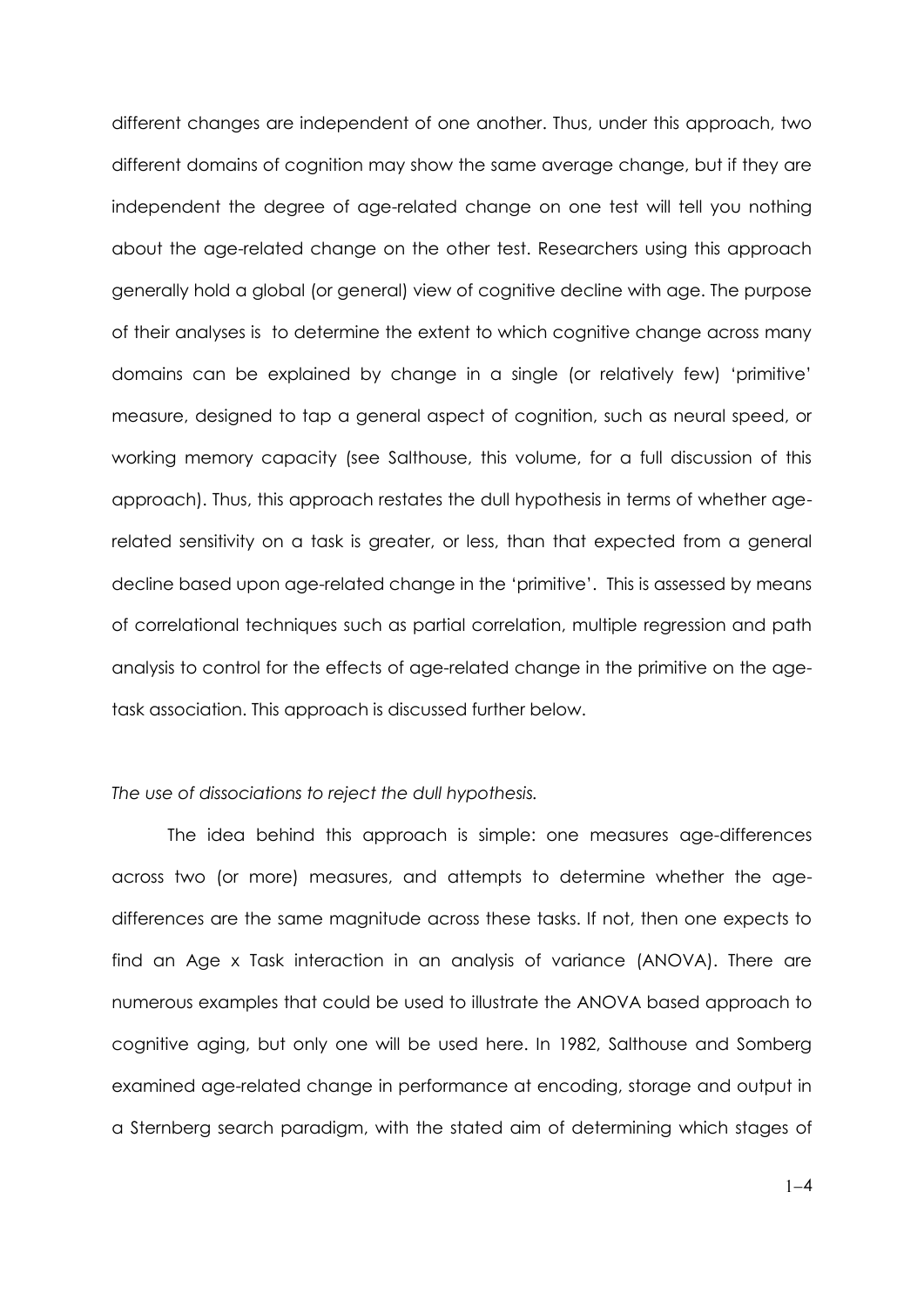processing are most age-sensitive. They manipulated encoding by having participants study intact or visually degraded stimuli. Storage was manipulated by varying the set size for comparison (one vs four items) and response was manipulated by varying the difficulty of the manual response required (simple button press vs complex use of two keyboards).

In the study participants were presented with digits to be remembered (1 vs 4) for 1.5 seconds, followed after a further 1.5 seconds by a target digit (intact vs degraded). The task was to indicate as quickly as possible whether the target digit had been present in the initial set, and responses were made via button press (simple vs complex). Using response time as the dependent variable, there were main effects of age for all stages of processing (encoding, storage, response) and there were also age x complexity interactions. That is older adults were particularly slowed by having four items to search rather than one, by the use of degraded stimuli, and by the use of a complex response.

The presence of age x complexity interactions appear to offer a clear rejection of the dull hypothesis. This is not what Salthouse and Somberg (1982) conclude however. They argue that the data are entirely consistent with the idea that there is a single monolithic change with increased age. Their argument is based on two facts: firstly that the age x complexity interactions were ubiquitous rather than specific to one processing stage. Second, that in proportionate terms, the complexity effect is equivalent for young and old. The essence of this argument is captured in Figure 1.1.

Figure 1.1 here.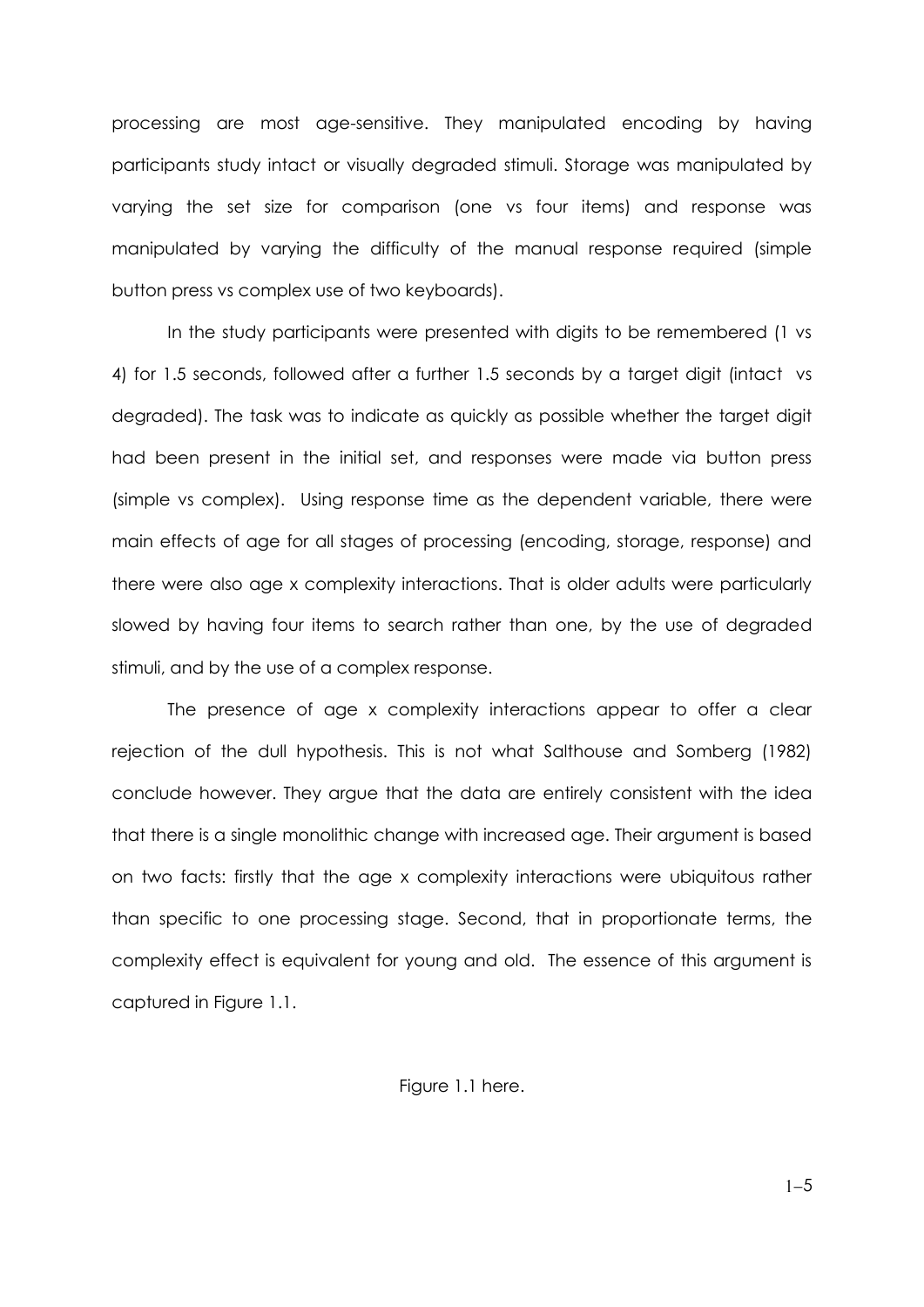Figure 1.1 illustrates the classic age x task interaction often reported in the literature. There are several important features to this data. First there is not only a main effect of age overall, but there is an effect of age in the baseline task. Second, there is a complexity effect for both groups. In terms of mean performance, these two facts mean that in absolute terms, the age difference is greatest in the more complex task, and hence there is a significant age x task interaction. However, if one takes differences in baseline response time into account (by using logarithms, or proportionate change) then the age x task interactions disappear.

The issue of taking baseline differences into account is central for cognitive aging research, because baseline differences are almost inevitably found. However, there is not a clear agreement as to how baselines should be used, and none of the methods currently used are entirely satisfactory. One common solution is to control for baseline task reaction time by calculating proportional increase due to the complex task. (In the area of dual tasks, this is known as divided attention costs, see Somberg & Salthouse, 1982; Perfect & Rabbitt, 1992 for examples).

However, dividing the increase in response time due to the complex task by the baseline measure carries with it several assumptions which may not be warranted. Foremost of these is that response time is a linear scale. i.e. that a change in RT from 200ms to 300ms is equivalent to a change in RT from 2 seconds to 3 seconds. Verhaeghen discusses this issue in Chapter 3, and makes clear that such an assumption is unjustified. Speed accuracy trade off functions are non-linear, and so division by baselines may produce data that are difficult to interpret.

The second problem is that division by baseline does not produce a pure measure of costs if the behavioural index (response time) is not determined solely by the process under manipulation. This is probably a ubiquitous problem. Consider the

 $1 - 6$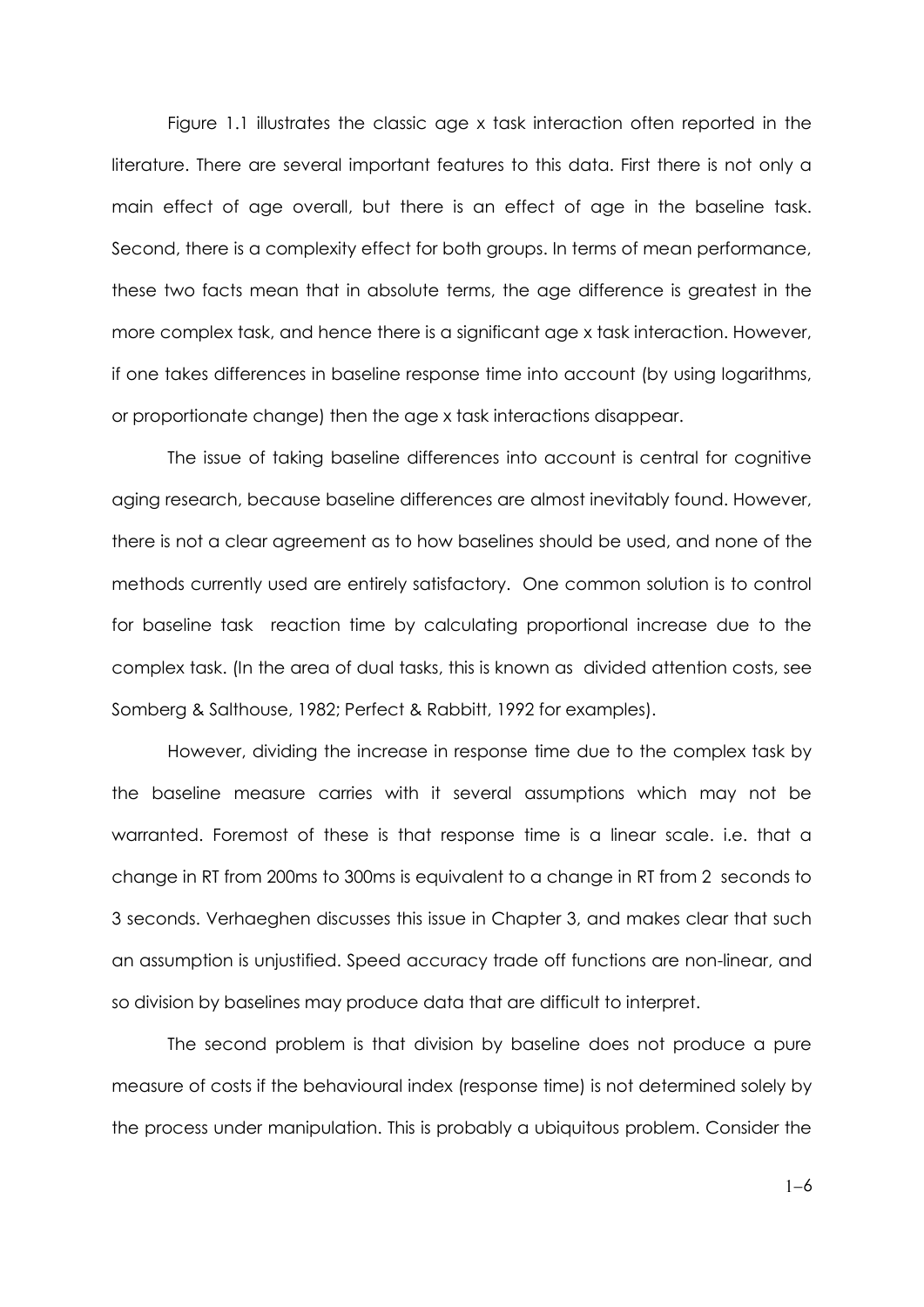visual degradation factor in Salthouse and Somberg"s (1982) experiment, which was assumed to be a manipulation of encoding factors (rather than storage or response factors). In the visually intact condition, response time will be a combination of motor speed and central processing time. If we assume, for the sake of simplicity, that the motor and central processes are independent and additive, then the response time (RT) for younger adults on the baseline task can be described as:

 $RT_{base} = RT_{Motor} + RT_{Central(base)}$ 

(1)

In a complex version of the task (e.g. visually degraded stimuli, which are assumed not to produce slower motor responses) then, response time will be:

 $RT_{complex} = RT_{Motor} + RT_{Central(complex)}$ 

(2)

Taking the proportionate costs gives us:

PCosts = (RT<sub>Central</sub>(complex) - RT<sub>Central</sub>(base)) / (RT<sub>Motor</sub> + RT<sub>Central</sub>(base)) (3)

Equation 3 tells us that proportionate costs due to a change in visual degradation is in part a function of the motor response latency, a factor which is assumed not to vary across conditions, and so should not influence costs due to an increase in visual complexity. It also tells us that the extent to which true costs are under-estimated for changes in task complexity will be greater where motor speed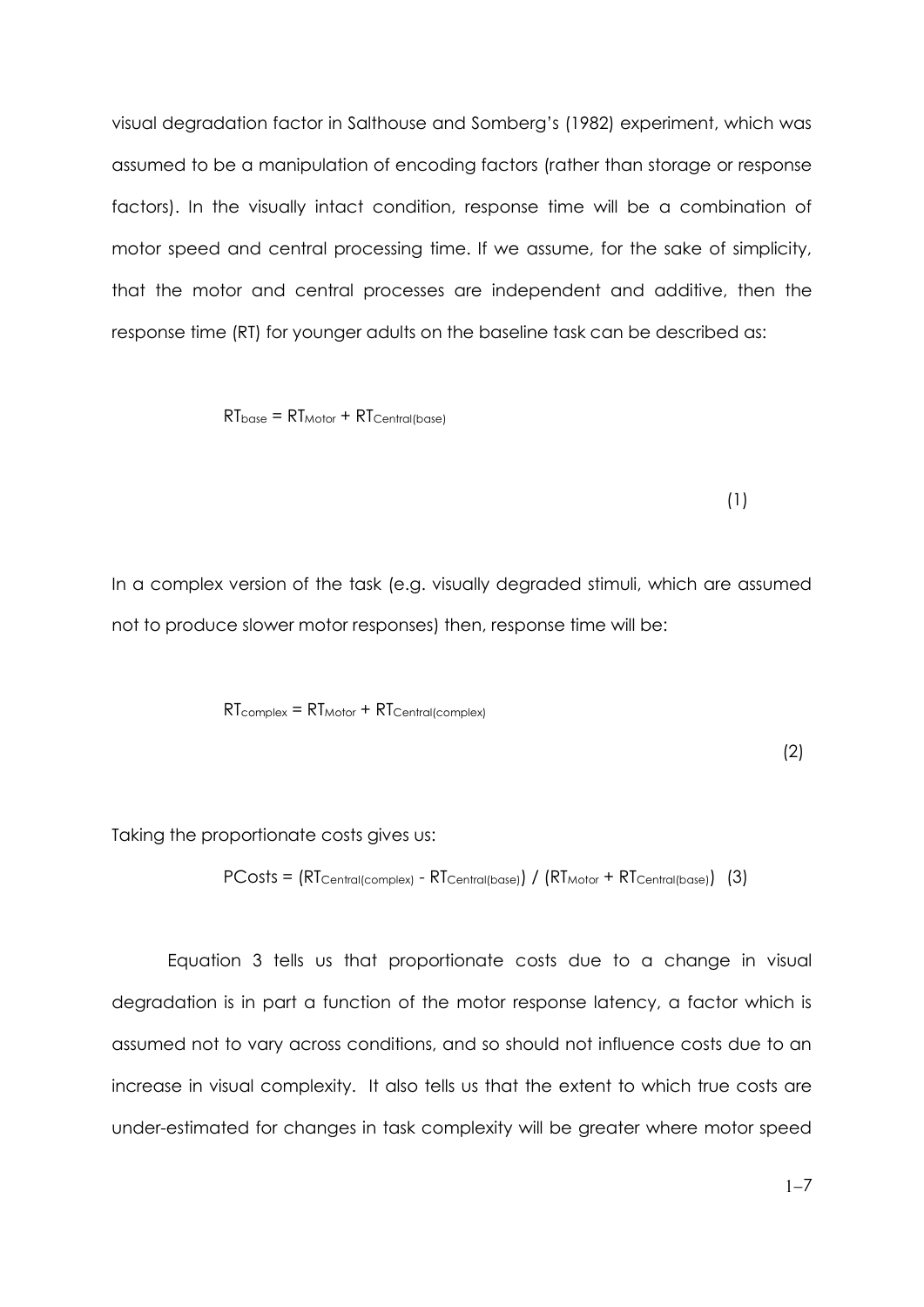becomes a lager proportion of the total response time.

Now let us consider the effects of aging, to see what effect this will have on our ability to draw conclusions about proportional costs with increased age. If we assume that the effect of aging on motor speed is a slowing factor of m, whilst for central processes it is a factor of c, substitution of the slowing factors into Equation 3 to get the costs for older adults gives us

 $Pcost_{old} = c (RT_{Central(complex)} - RT_{Central(base)}) / (m RT_{Motor} + c RT_{Central(base)})$ 

 $Pcost_{old} = (RT_{Central(complex)} - RT_{Central(base)}) / ((m/c) RT_{Motor} + RT_{Central(base)})$  (4)

Equation 4 tells us that if the only effects of age are multiplicative on the underlying processes then the proportional costs for older adults will approach the proportional costs for younger adults as the ratio m/c approaches unity. As m/c decreases from 1, so we would expect proportional costs for older adults to exceed those of the young, whilst increases in m/c over 1 would produce reduced estimates of proportional costs in older adults. As a first step towards estimating the ratio m/c, we can use the estimates of central and peripheral slowing from the metaanalysis by Cerella (1985). His estimates were that central slowing (c) is more marked than peripheral (motor) slowing (m), with a ratio of approximately 1.1/1.4, or 0.79. Thus, according to this analysis one might expect to find greater estimates of age-related costs in the elderly, *even when the 'true' costs are matched across age groups.*  However, the magnitude that this differential effect has on the estimate of change due to complexity will itself be proportional to the relative influence of the motor speed element. If motor speed is a larger proportion of total baseline response time, one would expect greater age-differences in proportional costs. If the motor speed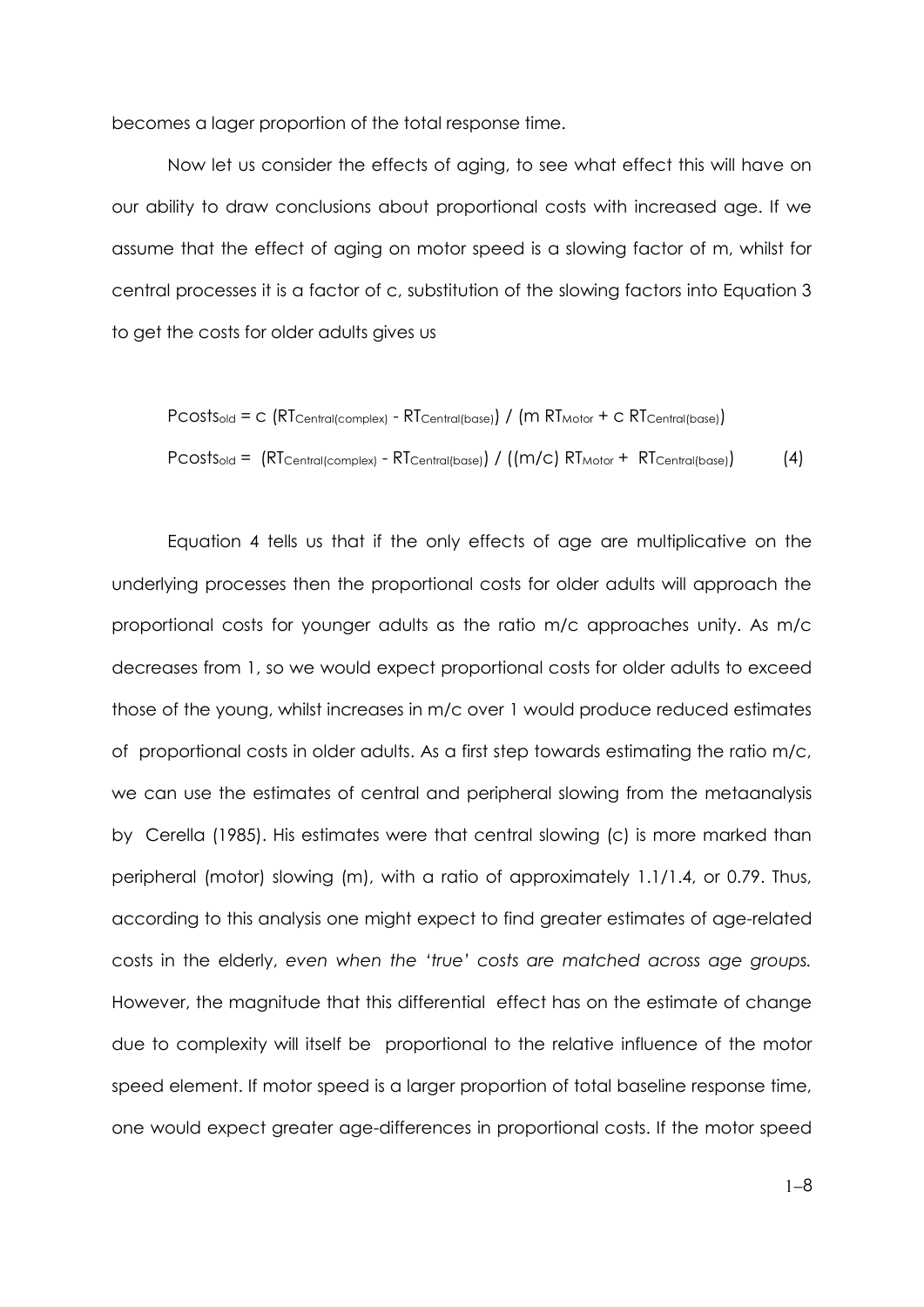element is a relatively small proportion of total baseline response time, one might expect the age differences in proportional costs to be negligible.

The foregoing argument rests upon the assumption that the age differences can be expressed as simple linear multiplicative effects. However, this may not be true. If the effects of age are non-linear (e.g. Hale, Lima & Myerson, 1991), then proportional costs become harder to interpret. Likewise, if older adults solve more complex tasks in fundamentally different ways from younger adults, then the assumption of multiplicative effects would be false. Thus if one then wishes to compare younger and older adults on this measure in any sensible way, one needs to ensure that the proportionate measure means the same thing for both groups. This is an assumption that is rarely tested.

A development of the proportionate costs idea is the plotting of older adults response latencies against the response latencies of younger adults. Under this technique, the proportionate costs emerge as the slope of the function which relates younger and older response times across experimental conditions. However, in addition to the slope, there is an intercept term in a linear function, or other parameters in more complex functions (see Hale, Lima & Myerson, 1991 for a summary of a range of functions that have been proposed). Such functions - known as Brinley plots after their originator (Brinley, 1965) - have become very influential in cognitive aging, although their use has not gone unchallenged (Perfect, 1994: Fisk, Fisher & Rogers 1992). We return to the issue of Brinley plots in the section on regression analysis below, since Brinley plots are correlational in nature.

Salthouse (e.g. 1991) has argued in favour of converting older adults performance into z-scores based on the distribution of scores in the younger

 $1 - 9$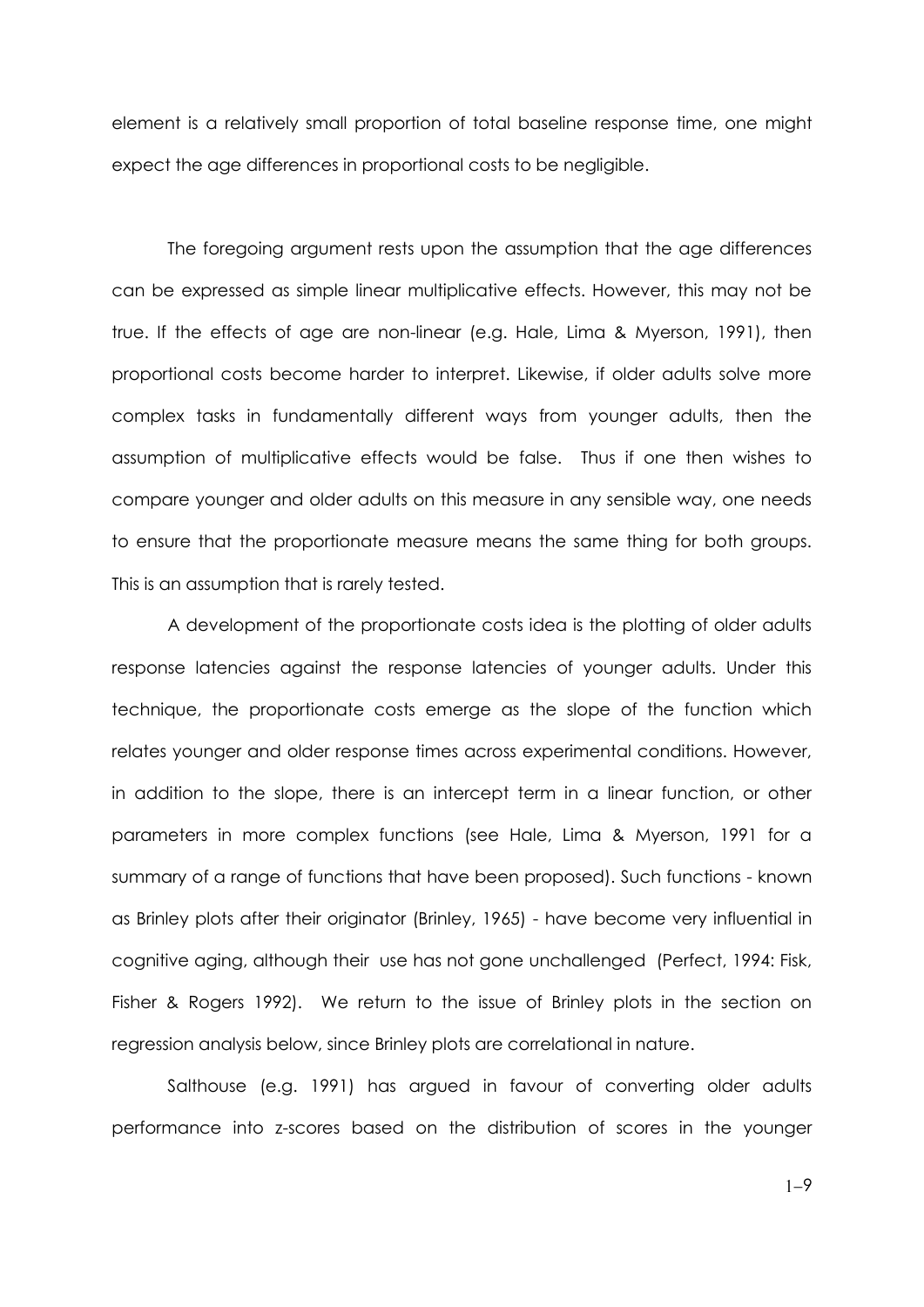population, in order to compare across different tasks. This escapes the assumption of linearity inherent in using proportionate measures. However, it involves another assumption that is not justified; it assumes that all variation about a mean is systematic, ie. that the standard deviation measure for a task is a measure of true variance in that process (Chapman & Chapman, 1973). Since no measure has perfect reliability, this assumption is false, and variance in a test is always in part due to error. Thus, if the average older adult is one standard deviation below the younger average on a simple task and on a complex task, this does not mean that the age effect is necessarily equivalent across the two tasks. If a large proportion of the variance in a task is random (i.e. the reliability is low) it is harder to obtain a group difference. Thus 1 S.D. of age-related change on a task of low reliability is indicative of greater age-sensitivity in the underlying process than 1 S.D. of agerelated change on a task of high reliability. This is problematic in aging research when comparing the magnitude of age-effects in tasks that vary widely in their complexity. Simple speeded measures are highly reliable, and so estimates of the magnitude of age-effects on such tests are likely to be accurate. However, more complex tasks, such as memory tasks or tests of executive function have either lower, or unknown, reliability, and hence are probably less likely to show age-sensitivity. For example, Salthouse, (1996b) reported that a battery of speed measures had estimated reliabilities ranging from 0.56 to 0.96 with an unweighted mean of 0.85, whilst tests of short and long term memory had estimated reliabilites between 0.37 and 0.89, with an unweighted mean of 0.62.

Another difficulty with the interpretation of interactions comes with the realisation that no task is process pure. No behavioural measure tests only what it purports to, and nothing else. Thus the reason that tests may or may not be age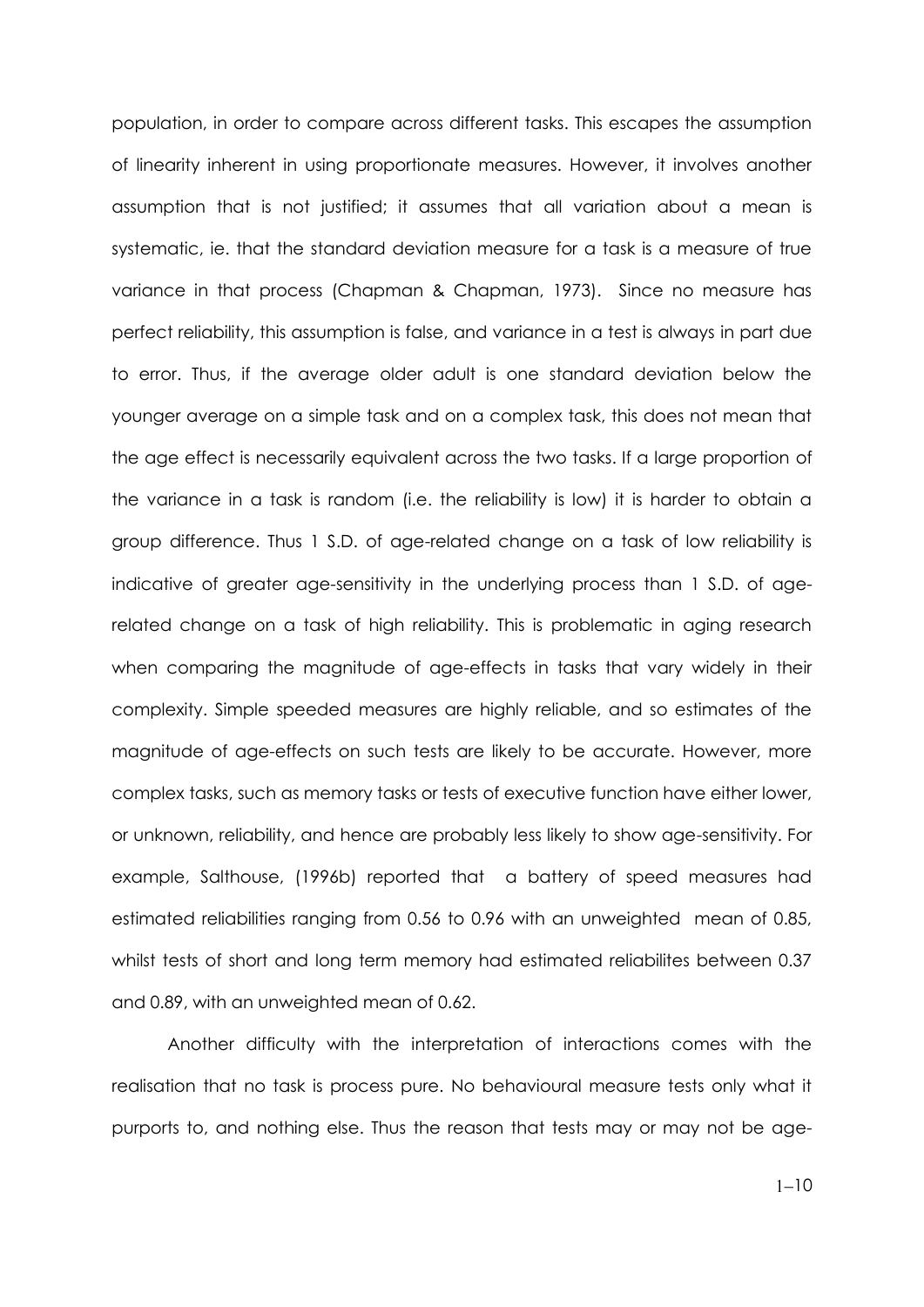sensitive may not be because of what they are supposed to measure, but because of something else that is being tested at the same time. For example, fluency tasks requiring written responses may show age effects not because of the generational aspect of fluency, but because of the effect of writing speed on performance. Likewise, the Wisconsin Card Sort Test is not merely tapping the ability to change rule based behaviour, but also comprehension of the instructions, memory for prior responses and many other factors. Thus comparing two tasks which are chosen to differ on a specified construct may produce interactions with age for reasons that are nothing to do with the construct itself. Alternatively, two tasks that do tap the same construct may give age interactions either because of what else they tap, or because they differentially load on the construct itself. In the latter case, it is possible then that an interaction may still emerge because of a single factor. Salthouse discusses this issue in greater detail in the next chapter in the present volume.

#### *The use of correlational data to reject the dull hypothesis.*

The idea behind the correlational approach is as simple as the ANOVA based approach. If one measures age-change in a range of cognitive abilities, then one can reject the dull hypothesis if correlations between age and cognitive ability in one domain are independent of correlations between age and ability in another domain. The logic of this approach is illustrated in Figure 1.2, which uses the conventional Venn diagram notation to indicate the shared variance between variables. (For a fuller account, see Salthouse, 1994). In this example Age (A), cognitive ability B, and cognitive ability C are all interrelated. The question of interest is the extent to which the A-B association, shown as the region  $(a+b)$  in Figure 1.2, is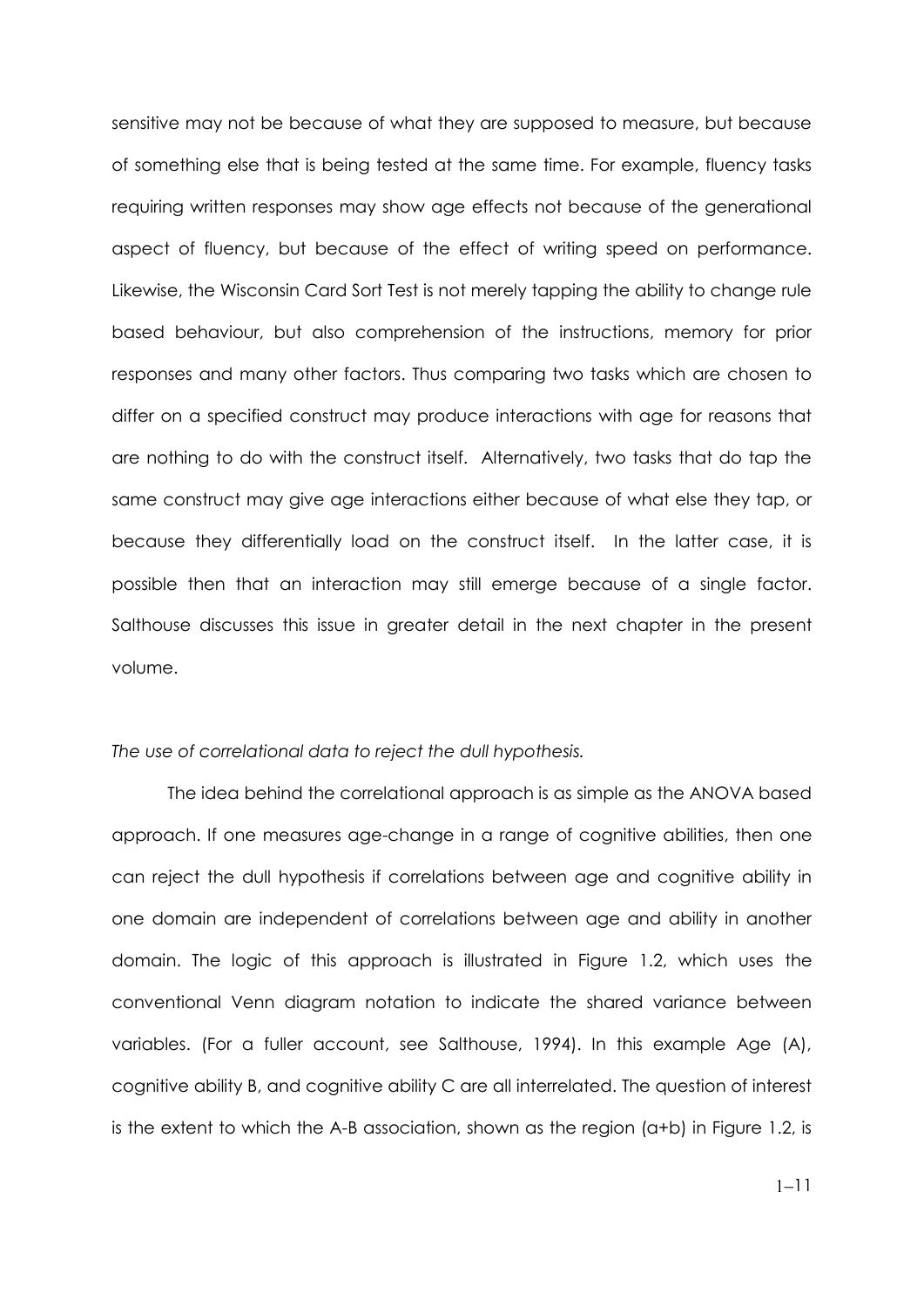independent of the A-C association, shown as the region (b+c). The correlational technique used is to measure the A-B association, and then see how much variance in this association is reduced by controlling for C. Salthouse (1994,1996a) has promoted the use of proportional reduction in age-associated variance, calculated as the proportion b / (a+b), and use of this technique has repeatedly shown that controlling for speed measures in this way markedly reduces the age-association with measures of higher order cognitive function, such as learning and memory (Salthouse & Dunlosky, 1997), intelligence (Hertzog,1989) and executive function (Salthouse, Fristoe & Rhee, 1996).

#### Figure 1.2 about here.

As with the ANOVA approach, we begin with an example before discussing difficulties of interpretation. Baltes and Lindenberger (1997) collected 14 separate psychometric assessments of cognitive ability, from a total of 687 individuals aged between 25 and 103 years of age. These 14 assessments were combined to provide estimates of 5 intellectual factors - Perceptual Speed, Reasoning, Memory, Knowledge and Fluency. In addition they collected data on visual and auditory acuity. As expected there were age-related declines across all the measures. The question of interest for Baltes and Lindenberger was whether the cognitive change could be predicted by the sensory change. That is, if one controls for age-change in sensory acuity, does this result in the age-change in cognition being reduced, or even removed altogether. Rather than discuss each cognitive ability separately, we will illustrate the approach with their data based upon a composite of all 5 factors.

There was an age correlation with the composite measure of  $r = -0.79$ . In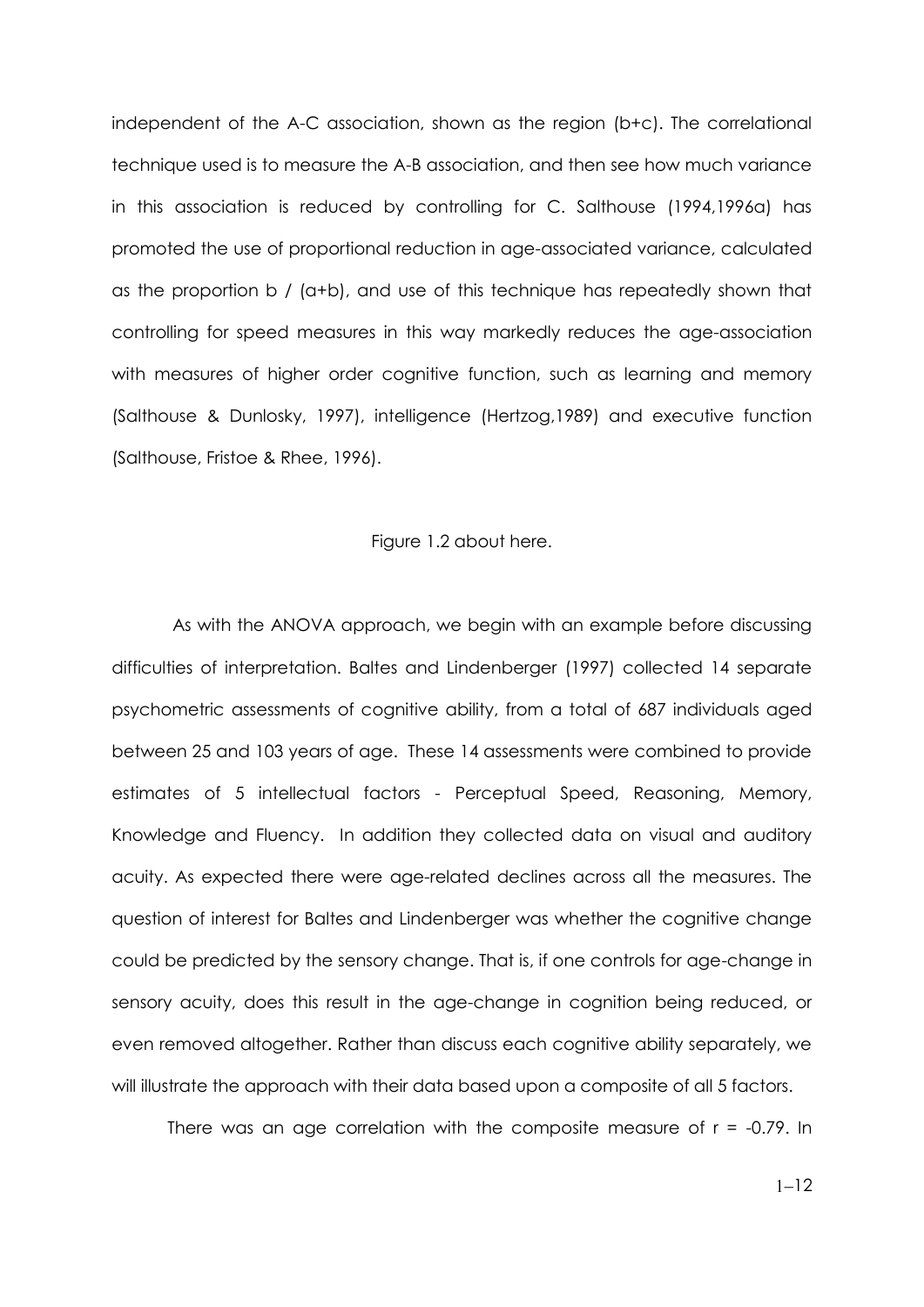addition, there was a non-linear (quadratic) association, such that the rate of intellectual decline increased at the later end of the age span. This quadratic effect correlated with age at  $r = -0.23$ , bringing the total age-related variance in the composite measure to 67.4%. However, if age-related change in hearing was controlled (by partialling out scores on the auditory acuity test) then the age-related variance in the cognitive measure was reduced to 7.0%. The equivalent figure for visual acuity was 16.7%, and the effect of controlling for both vision and hearing was to reduce the age-related variance in the composite cognitive score to a mere 3.0%. On the basis of such evidence, Baltes and Lindenberger (1997) conclude:

".. a large portion of the mechanisms that drive negative age differences in sensory performance also bring about the aging of complex cognition. This finding has implications regarding the search for "psychological primitives" of negative age differences in cognition.... The very high degree of commonality between the agerelated variance of the two domains is consistent with the notion that at least a major portion of these primitives is operating at a relatively global, rather than modular or domain-specific, level." (p.20).

Thus these authors are clear in indicating that they subscribe to the view that a single factor can explain the majority of age-related variance. That is that agerelated change in one domain is not independent of age-related change in another domain, and so one must conclude that the age-related change observed across domains does not represent modular, independent change, but is probably the result of a single process operating throughout the central nervous system. Baltes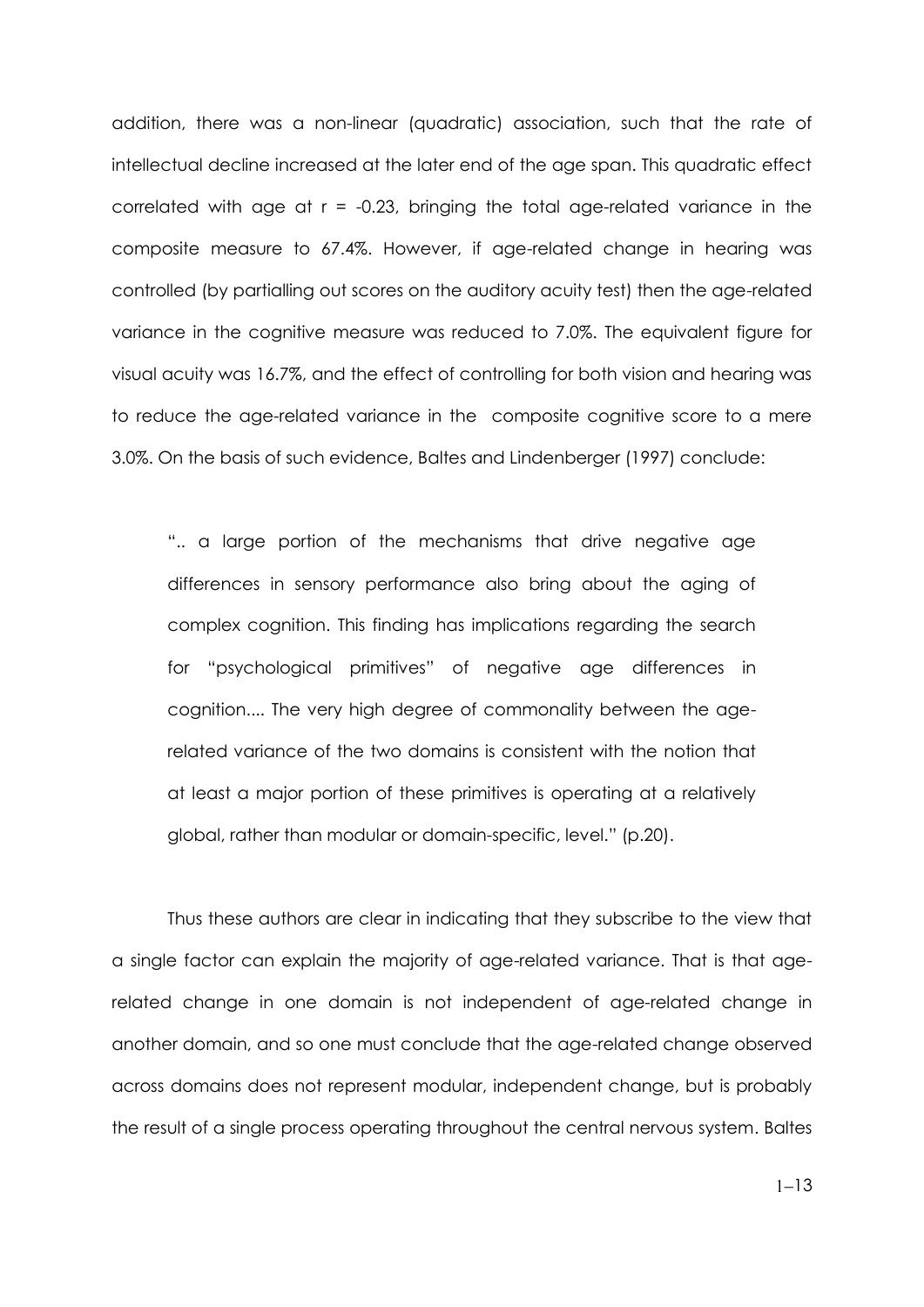and Lindenberger (1997) do not specify what they believe this "primitive" to be, but clearly the implication is that age related change in hearing loss and reasoning (for example) are highly inter-related, then the most plausible conclusion is that some single biological process underpins them both.

Other authors have gone further and proposed specific primitives that might explain age related change. Salthouse (1996a, and this volume) is most associated with the view that age-related differences in neural speed can explain most of the age-related variance in cognition. Others have proposed alternative primitives, such as processing resources (e.g. Fastenau, Denburg & Abeles, 1996), working memory capacity (Kirasic, Allen, Dobson & Binder, 1996), loss of connections in a network (Cerella, 1990), or information loss in transmission through a network (Myerson, Hale, Wagstaff, Poon & Smith, 1990). It is not within the scope of the present chapter to review the relative merits of these different theoretical claims. Rather, we will focus on the methodologies used to support these positions. The accounts based on speed, attentional resources and working memory capacity have all been based on the regression technique as used by Baltes and Lindenberger, described above. The theoretical accounts based upon properties of networks (cell loss and information loss) are principally based upon analyses of Brinley functions. We discuss each of these in turn.

#### *Problems with regression analyses.*

It may sound trite, but one should not forget the old chestnut that correlation does not imply causation. The regression based techniques, including hierarchical regression and path analytic techniques, used to support single factor accounts of aging are based on correlations in cross-sectional data. Finding an association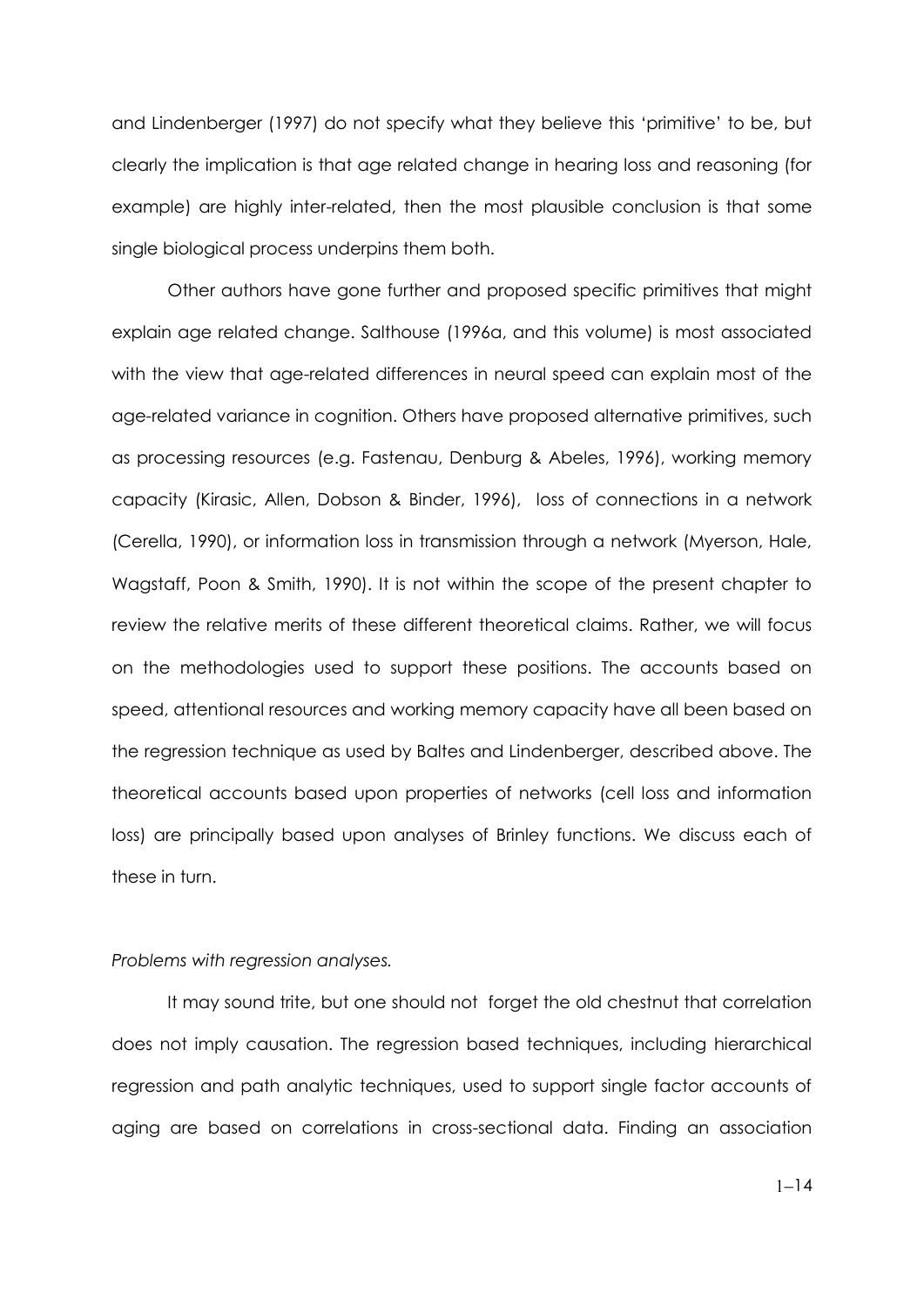between age related variance in a "primitive" and in a more complex cognitive task does not mean that the former causes the latter, but merely that they are associated in the data set analysed. There may be many intervening variables that can account for the association between the two measures. This issue is discussed fully in the chapter by Salthouse, and will not be discussed further. It is worth noting, however, that a convincing demonstration that changes in a primitive cause changes in more complex cognitive measures can only come with longitudinal designs, i.e. demonstrations that the degree to which an individual slows down is predictive of how much cognitive change they show in other domains.

Related to the point about causation is the issue of task purity. As was discussed in relation to ANOVA based analyses, no task is process pure, and this has important consequences for interpretation of correlational designs. Regression techniques are based upon individual differences, and the relation between individual differences and cognitive structure is by no means always obvious. This point was made in an analysis of the properties of motor cars by Lykken (1971). He asked the question of whether correlational analysis of the performance measures of cars would tell us something about how cars worked. Based on manufacturers" specifications, he found, for instance, that heavier cars tend to be able to accelerate faster and have a higher top speed than lighter cars. If we believed that correlation told us about structure, then we would be forced to argue that massive objects accelerate more easily than lighter ones, which is contrary to the laws of Physics. (In the motoring world, large cars have disproportionately large engines).

The difficulty in interpretation of behavioural data reflects the fact that none of the measures used directly tap the putative primitive that is used to explain agerelated change in performance (see chapter by Rabbitt, this volume, for a fuller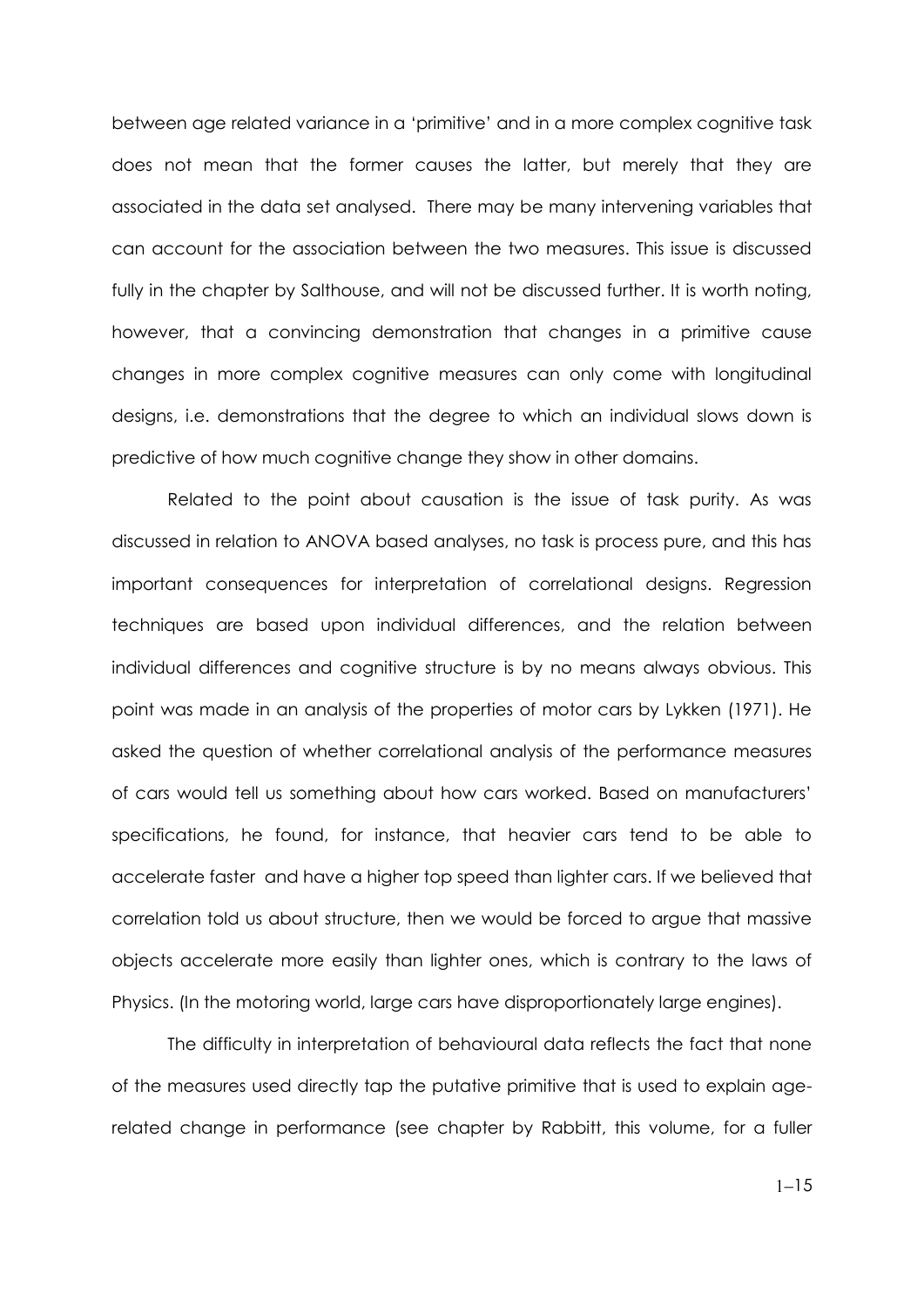articulation of this view). Neural speed is not measured directly, but instead is inferred from behavioural indices of speed in simple tasks. Likewise, working memory capacity is not measured directly, but is inferred from perfomance measures using specific memory tests. One might quibble that pure measures can never be obtained, but the point remains that individual differences in the behavioural measure cannot uniquely be attributed to individual differences in the primitive assumed to underlie performance.

A consequence of the fact that tasks do not uniquely measure what they purport to measure, and the fact that regression analyses are conducted in crosssectional aging designs means that the potential for overestimating the effect of change in one variable on change in the other variable is high. In cross sectional designs - of the kind used by Baltes and Lindenberger (1997) - the measures are not just indications of domain specific ability, but also markers of the aging process and cohort differences. The older the individual then the more likely they are to be either chronically or acutely ill, to be less well educated, to be less familiar with testing, to be further away from formal education and so forth. It is also likely that they will bring different attitudes and motivations into the test session. All of these factors will mean that any measures of cognitive ability collected across a large age range will intercorrelate to some degree, whether the underlying constructs are related or not. For instance, memory performance on a recognition task and accuracy of responding in an inspection time task may be theoretically distinct, but education may affect both, and since older adults are in general less well educated than younger ones, the measures will intercorrelate. More specifically, the age-related variance in both may be highly related.

More recently, there has been a more direct criticism of the logic that

 $1 - 16$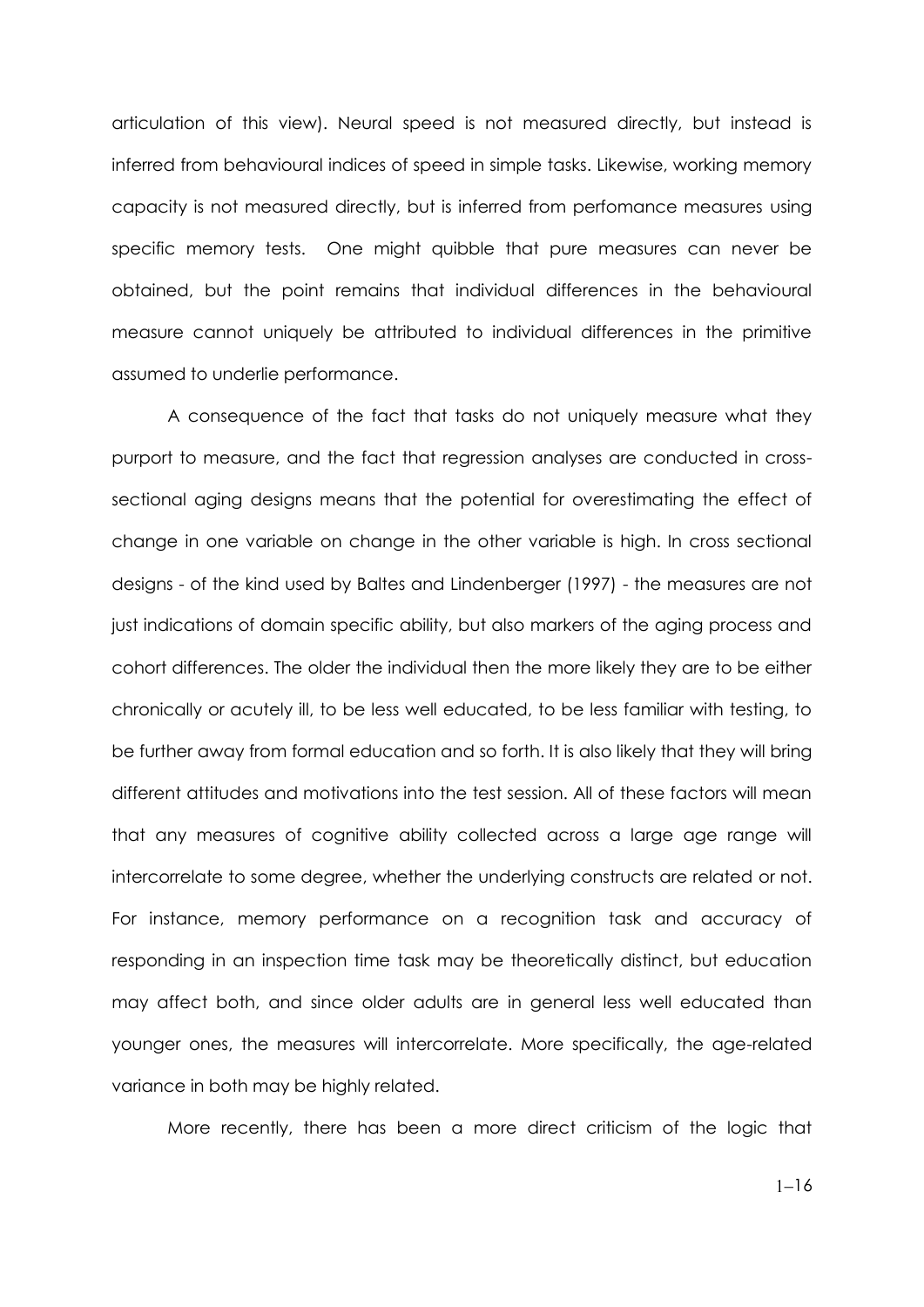underpins the regression approach, including path analysis. Lindenberger and Pötter (1998) conducted a systematic analysis of the statistical properties of this approach. Their argument is best illustrated by reference to Figure 1.2. They were interested in whether controlling the strength of the age-independent relation between cognitive ability C and ability B, had an effect on the estimate of age-related variance that they share. Strictly, the logic of the argument that underpins the use of regression analyses, of the kind used by Baltes and Lindenberger (1997) is that the effect of controlling for ability C on the age (A) association with B (i.e. A-B) should be independent of the effect the age-independent relation between B and C. However, this was not the case. It was found that the influence that C had on the A-B relation was proportionate to the quadratic of the partial correlation between B and C. Thus, it is not possible to conclude that a particular primitive explains the age-related association between age and a dependent variable, because the estimate of the influence is confounded by the partial correlation between the dependent and the primitive, *that is age-independent.* i.e. corresponding to the area labelled "d" in Figure 1.2. Because the nature of the effect is quadratic, this can lead to outcomes that are unpredictable.

As an example, Lindeberger and Pötter (1997) show that path analyses which vary the partial correlation represented by "d" from zero to  $r = 0.572$ , whilst holding constant the relation between Age and B, can lead to radically different path models, which are either consistent with the view that all age-change is mediated by C, or are consistent with a positive effect of Age on B, independent of C, or a negative effect of Age on B, independent of C. i.e. with regards the independence of the Age - B association, all outcomes are possible, depending upon the partial correlation between B and C. Lindenberger and Pötter make clear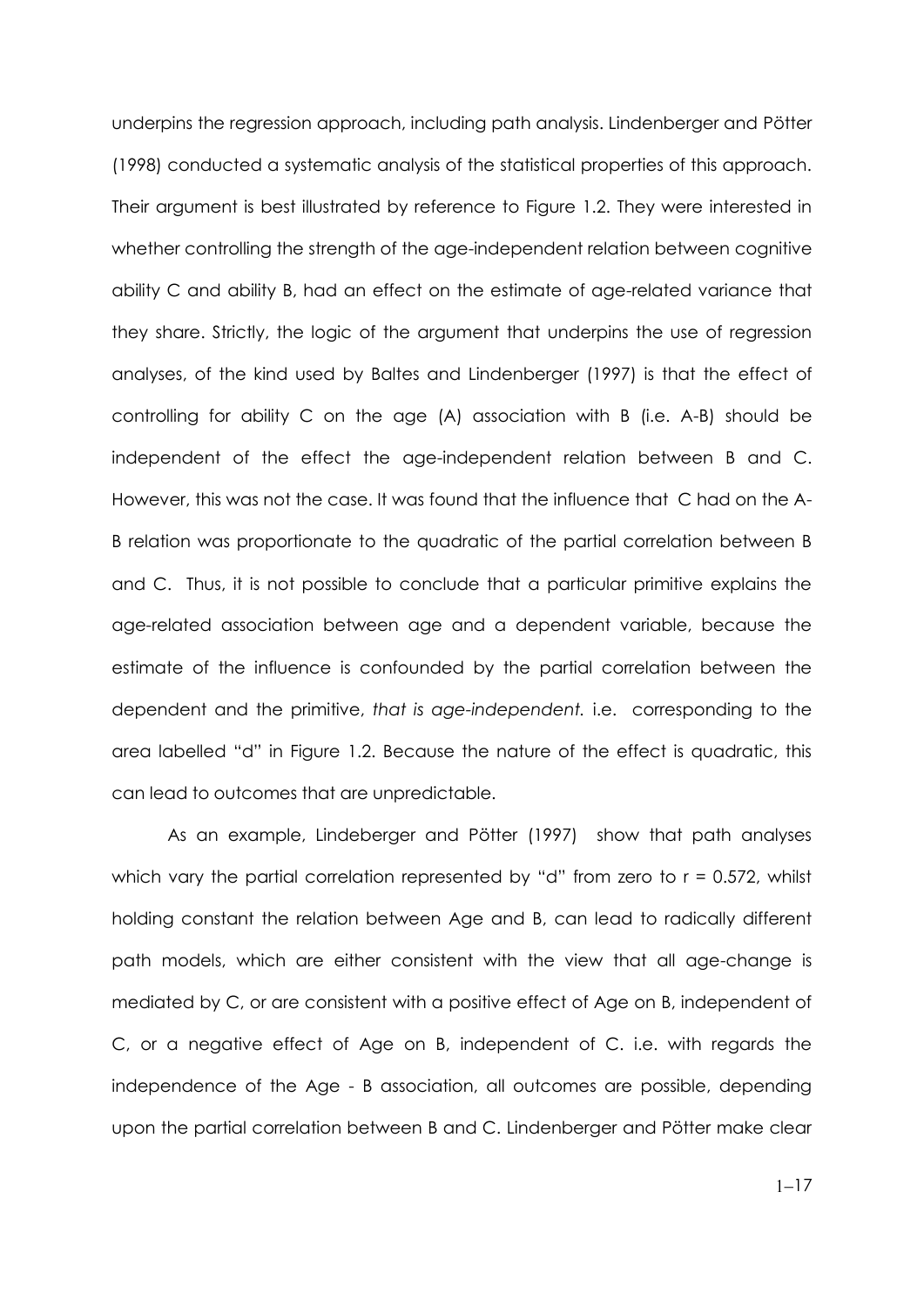that such analyses technically do not tell us about how much age-related change in B is related to age-related change in C, but rather tell us whether age-related change in B is related to individual differences in C, which will include differences that are not age-related. Given that simple age correlations with measures are often in the region of 0.3 to 0.5, this means that only 9-25% of individual differences in test performance are age-related. With regards the general use of the technique, it is hard to disagree with Lindenberger and Pötter"s (1998) conclusion that:

"the decision to entertain the hypothesis that a certain variable mediates the causal effect of another should be based on theoretical considerations, *and not on the outcome of hierachical linear regression analyses."* (p.227, italics added).

#### *The use of Brinley plots*

"Brinley plots" refer to scattergrams, plotted in Young-Old co-ordinate space. The name stems from Brinley (1965) who first represented his data in this fashion. Most conventionally, these are plotted using the mean response time from different experimental conditions (e.g. Cerella, 1985), although mean errors have also been used (e.g. Brinley, 1965). Sometimes the data represent pairs of individuals in a single experimental condition, with each point representing a younger and an older person in the same rank order in their respective population. Thus a point represents the response time for the fastest younger adult plotted against the response time for the fastest older adult. A second point represents the equivalent point for the second fastest individual in each population and so on (e.g. Maylor & Rabbitt, 1994)

Brinley plots have been used to address the dull hypothesis in the following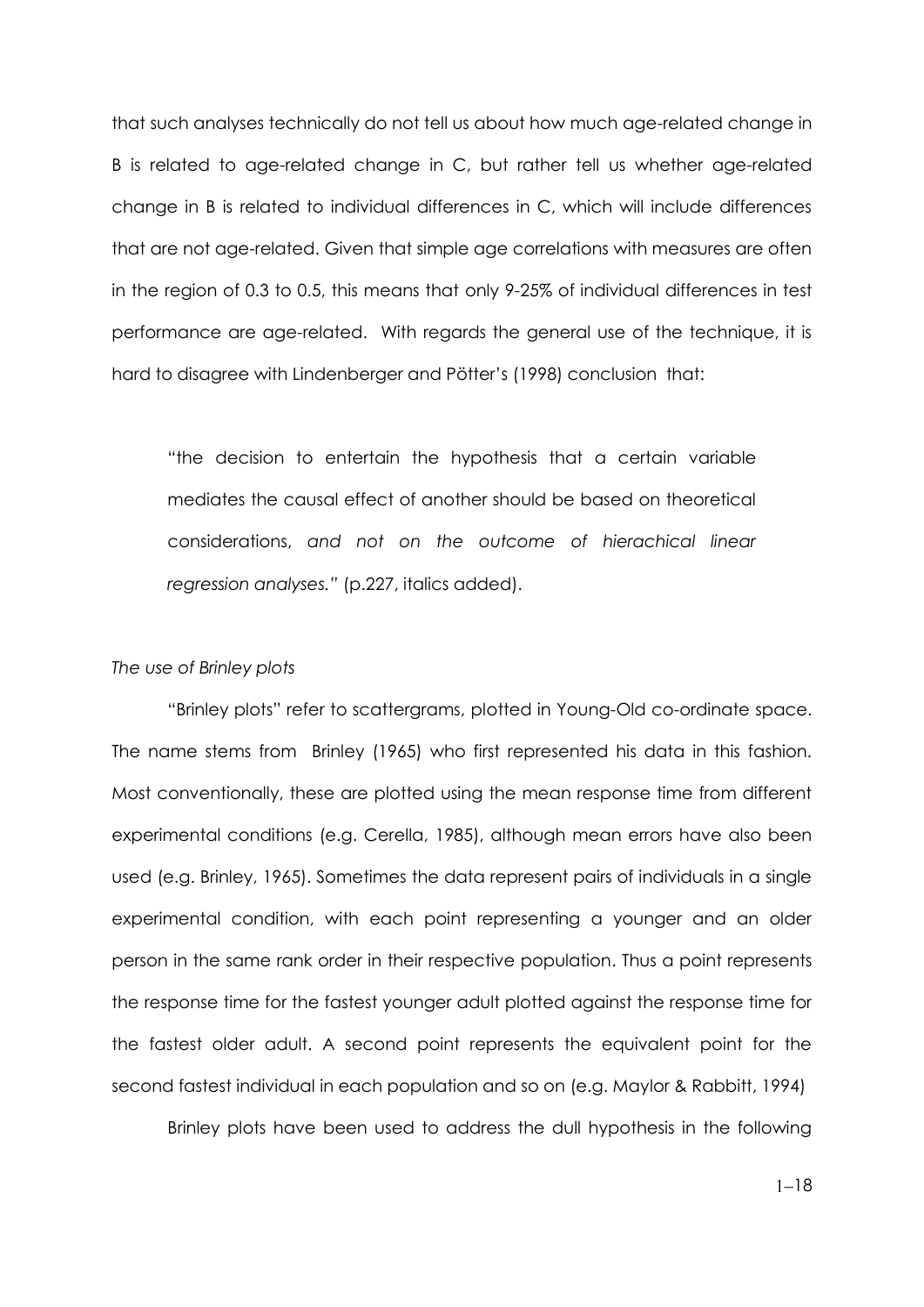fashion. (We focus on the use of experimental means as the unit of analysis, but the argument applies to individual based analyses also). Data are collected across a range of experimental tasks, and plotted as a Brinley plot. Regression equations are then fit to these points, to determine the goodness of fit for simple functions. Age differences in such plots are revealed to the extent that points fall above the line y = x, i.e. to the extent that older response times are slower than younger ones. It has been found that, using such an approach, most of the variance between experimental conditions can be explained by simple functions. However, there is some debate as to whether a linear function, or a non-linear function best captures the regularity seen in the data (Hale, Lima & Myerson, 1991).

There has been considerable debate as to the interpretation of Brinley plots (e.g. Cerella, 1994, Perfect, 1994; Fisk & Fisher, 1994; Myerson, Wagstaff & Hale, 1994), and it is not the intention to revisit those arguments here. In any case the technique is discussed in full later in the volume (see chapters by Verhaeghen, Horn & Masunaga, Fisher, Duffy & Katsikopolous). However, we will note that the majority of Brinley plots are based on an analysis across experimental conditions, rather than across individuals. Thus estimates of the predictive power of these functions can be extremely misleading, because individual variance has been excluded. Such effects can be extremely powerful, and we illustrate with an example that is not agerelated, to avoid clouding the issue.

Fienberg (1971) examined the relation between the probability of being drawn in the U.S. draft lottery, conducted in 1970, and when in the year a person"s birthday fell. Across individuals, there was a correlation of rho = -0.226, which was moderately predictive, such that there was greater likelihood of being drawn for the draft if the person was born earlier in the year. However, Fienberg also collapsed the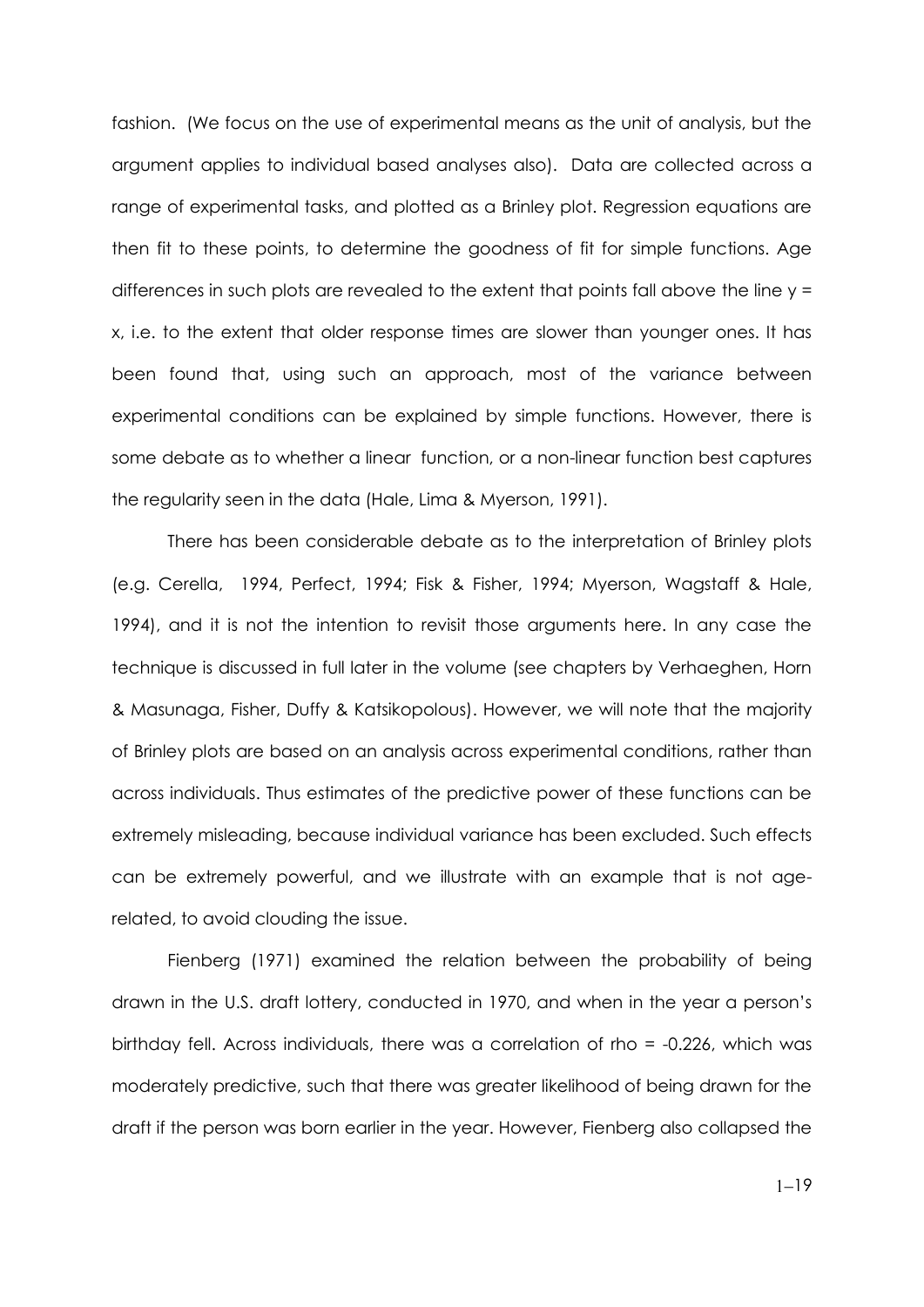data by month, and conducted another correlational analysis. Now the probability of being selected correlated with birthday, as measured by month at a level of rho = -0.839. Thus, using group means greatly increases the regularity of the data, and greatly inflates the apparent predictive power of the analysis; the analysis based upon means for each month suggest that most of the variance in probability of draft selection can be accounted for by birthday, but clearly, at the individual level this is not the case. Theory building based upon explanation of the regularity seen in the monthly figures would greatly overestimate the predictability of data at the individual level, and would likely lead to the adoption of single factor explanatory models. However, whilst such models would explain impressively high levels of variance at the level of the group, they would tell us little at the individual level.

#### *The relation between method and theory in cognitive aging*.

The previous sections have taken a critical look at the two kinds of methodology used to reject the dull hypothesis. These two methodologies have been linked with two broad theoretical approaches to understanding cognitive aging - the ANOVA based approach is associated with the modular or localist approach to aging, whilst the correlational approach is associated with the general or single factor approach to aging. Given the problems associated with both methodologies, what can be done to improve the understanding of our data and hence our theories of cognitive aging?

The work reported in the chapters that follow show a number of approaches to this question, ranging from empirical studies to mathematical modelling. Interestingly, despite the different approaches adopted by the authors in the present volume, there are consistent themes that run through the book. One such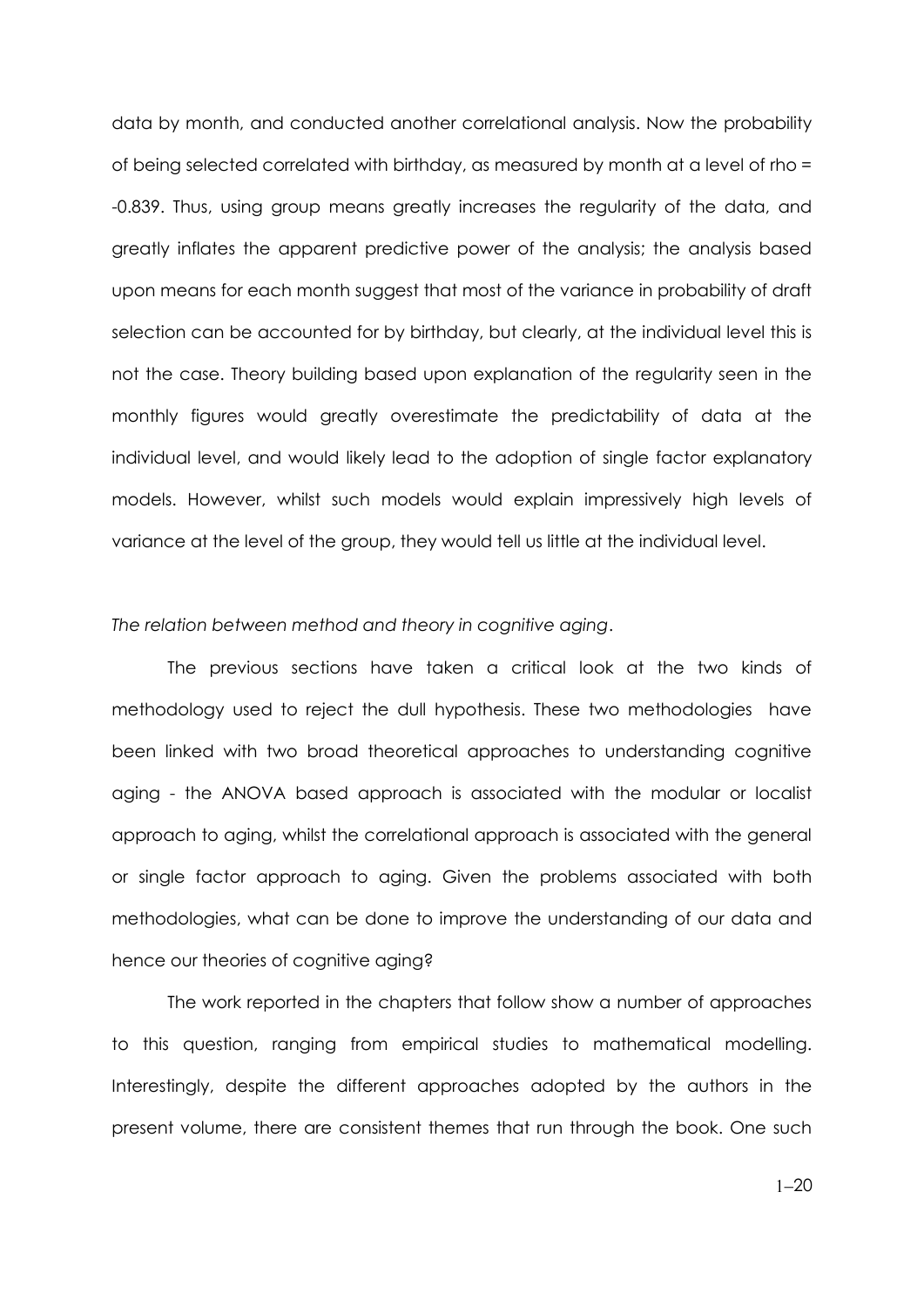theme is the relation between data interpretation and theory in aging. Too often in the past we have let the data, taken at face value, drive the theory. Now there is greater realisation that in fact the same data may be compatible with many theoretical approaches. Rather than worry about how our data inform our theories, many authors argue that our theories should inform our understanding of our data, and our drive to collect new data that is informative with regard theory.

In Chapter 2, Salthouse offers an overview of the methods used to answer theoretical questions in cognitive aging. He argues that dissociation based approaches, which seek to localize age effects in specific task-components do not offer explanations of cognitive aging, but merely refine what needs to be explained. He favours instead the broader approach to age-related change, and describes three methods for determining the extent to which age-related change in cognition is unique, or shared across tasks. His conclusion - that a relatively small number of factors can explain the majority of age-related cognitive change - offers a challenge to the remainder of authors in the volume. What Salthouse also makes clear in this chapter is the theoretical work that remains to be done: finding that age-related change is explained by a small number of cognitive primitives that can be called "processing efficiency" does not in itself specify what those primitives are, nor what their explanatory status is. Are such primitives explanations in themselves, or are they merely markers of biological decline?

Chapter 3 (by Verhaeghen) makes the challenging statement that "everything we thought we knew about cognitive aging may be wrong" (p. xx) because we have used inappropriate methods. The chapter begins with a discussion of the problems with existing analytic techniques before suggesting the addition of a new technique to the armoury of cognitive aging researchers, namely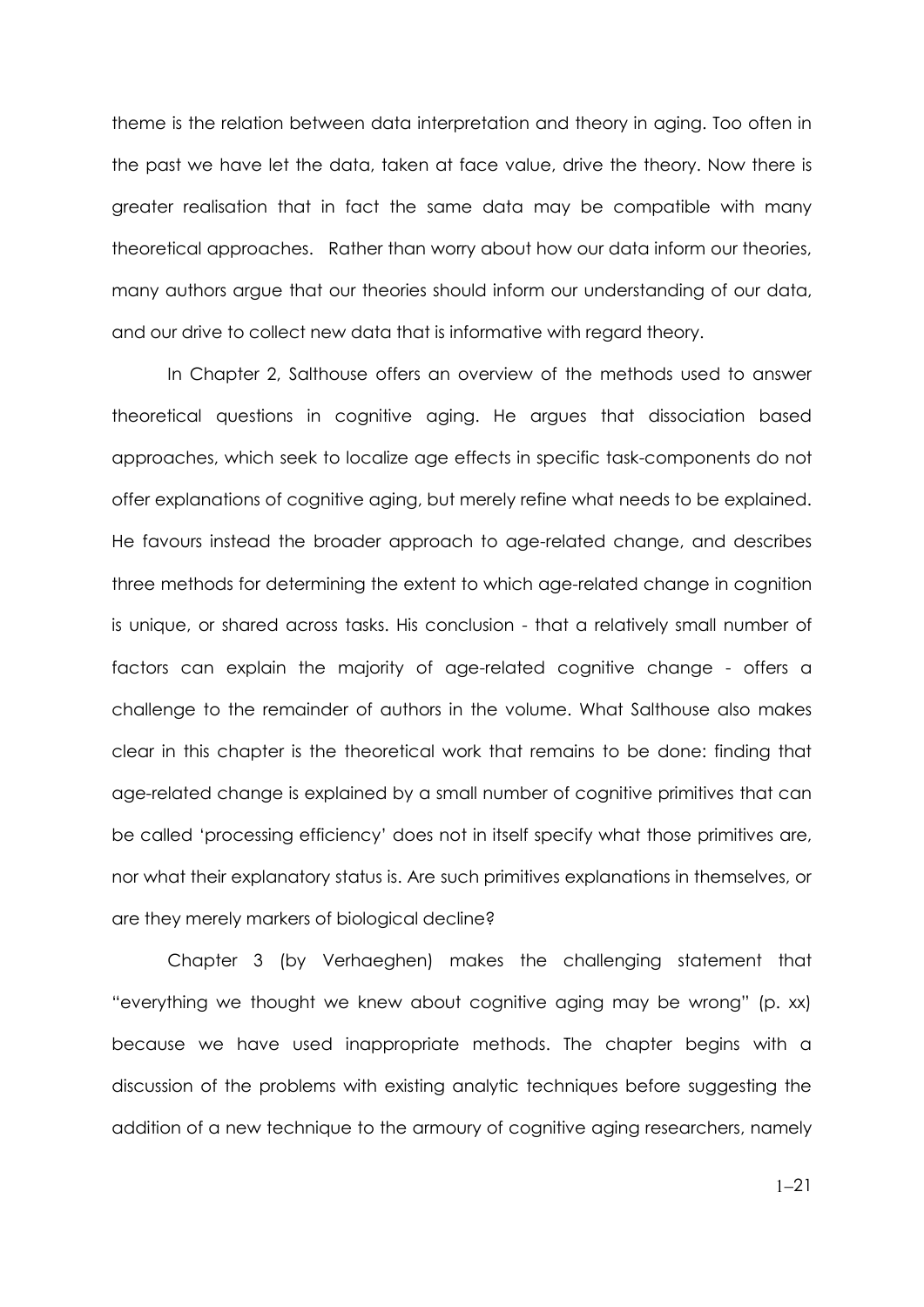time-accuracy methodology. The starting point for this technique is the examination of state-traces, such as the time taken by younger and older adults to achieve the same level of accuracy, plotted across a range of accuracy levels. By manipulating response deadlines, functions describing the performance of younger and older adults can be constructed in terms of three underlying parameters, whose interpretation is theoretically driven. Verhaeghen makes two radical conclusions on the basis of the adoption of this approach. The first is captured in the quotation above - that interactions in behavioural data across tasks can arise even when the underlying parameters suggest no interaction, and conversely in some circumstances lack of interactions in behavioural data can mask interactions in the underlying parameters. Thus, Verhaeghen is making the very strong claim that behavioural data can only be understood in terms of an underlying theoretical model, and should not be taken at face value. The second radical conclusion is that dissociations with aging can be found, contrary to generalist accounts, and that such dissociations are caused by underlying "quantum" states of complexity rather than cognitive domain (e.g. lexical vs non-lexical, executive vs non-executive). Verhaeghen concludes by arguing that viewing age-related change in this way represents a middle way between those who believe aging is all driven by a single underlying primitive, and those who believe in multiple independent or modular changes with age.

Fisher, Duffy & Katsikopolous" (Chapter 4) offer a theoretical analysis of a very different kind. This chapter is a formal mathematical analysis of the concept of slowing as it is used in cognitive aging research. They begin by arguing that previous research has conflated two distinct forms of slowing: chronological and chronocentric. By chronological slowing they mean the extent to which age-related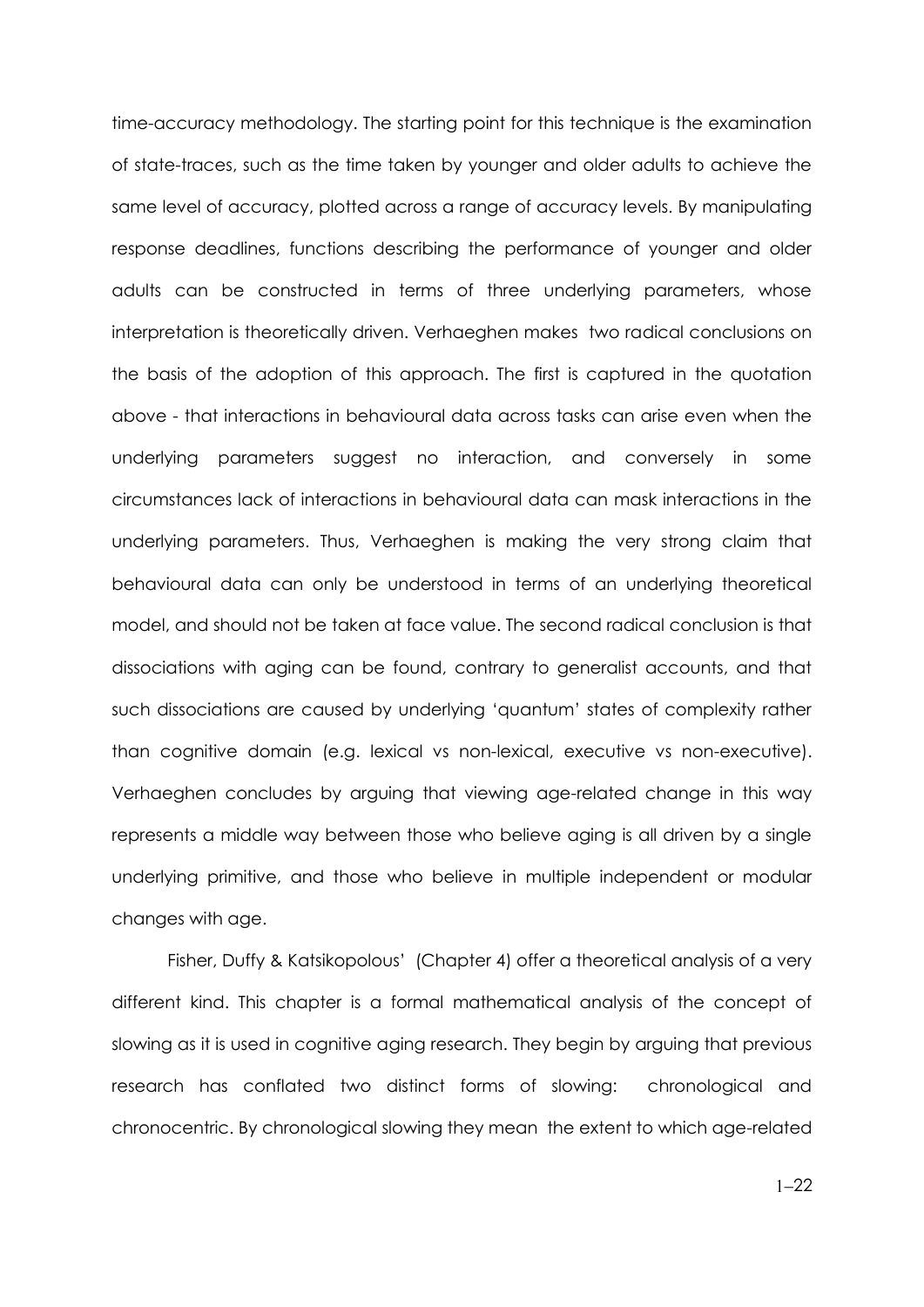change is general, task- or process-specific. By chronocetric slowing they mean the extent to which the speed of baseline performance has an impact on criterion task performance, in younger and older adults. They go on to explore the extent to which these two constructs are related, and examine the effects of two estimates of chronocentric slowing - a novel measure they call P(speed) which is the proportion of the age difference in response times on criterion tasks that is due to differences in baseline speed, and the more conventional measure of how much age-related variance is explained by speed, P(shared). They argue that the former measure offers a more intuitive measure than the more commonly used technique, which can lead to misleading conclusions if there are task-specific age changes in slowing. Interestingly, although their methods are very different from the previous chapters, they end with a conclusion that would not be out of place in either of the preceding chapters. They argue that without a clear underlying theoretical model, data interpretation (in particular the estimate P(shared)) is problematic.

Horn & Masunaga (Chapter 5) bring a radically different theoretical perspective to the issue of human aging. They begin by reviewing the literature from the psychometric tradition that is supportive of the Gf-Gc theory of intelligence. They argue that the evidence favours the view that intelligence is multifactorial, and that a key part of the evidence for such a conclusion comes from the fact that across the adult lifespan some abilities decline whilst others either increase or are maintained. Since intelligence is not a single construct they further argue that it cannot be accounted for by a single construct such as "g" or processing speed, and consequently, neither can age-changes in this construct be so explained. Instead they propose a very different way of thinking about intelligence and aging: they argue that the highest intellectual achievements are those reached by experts in a

 $1 - 23$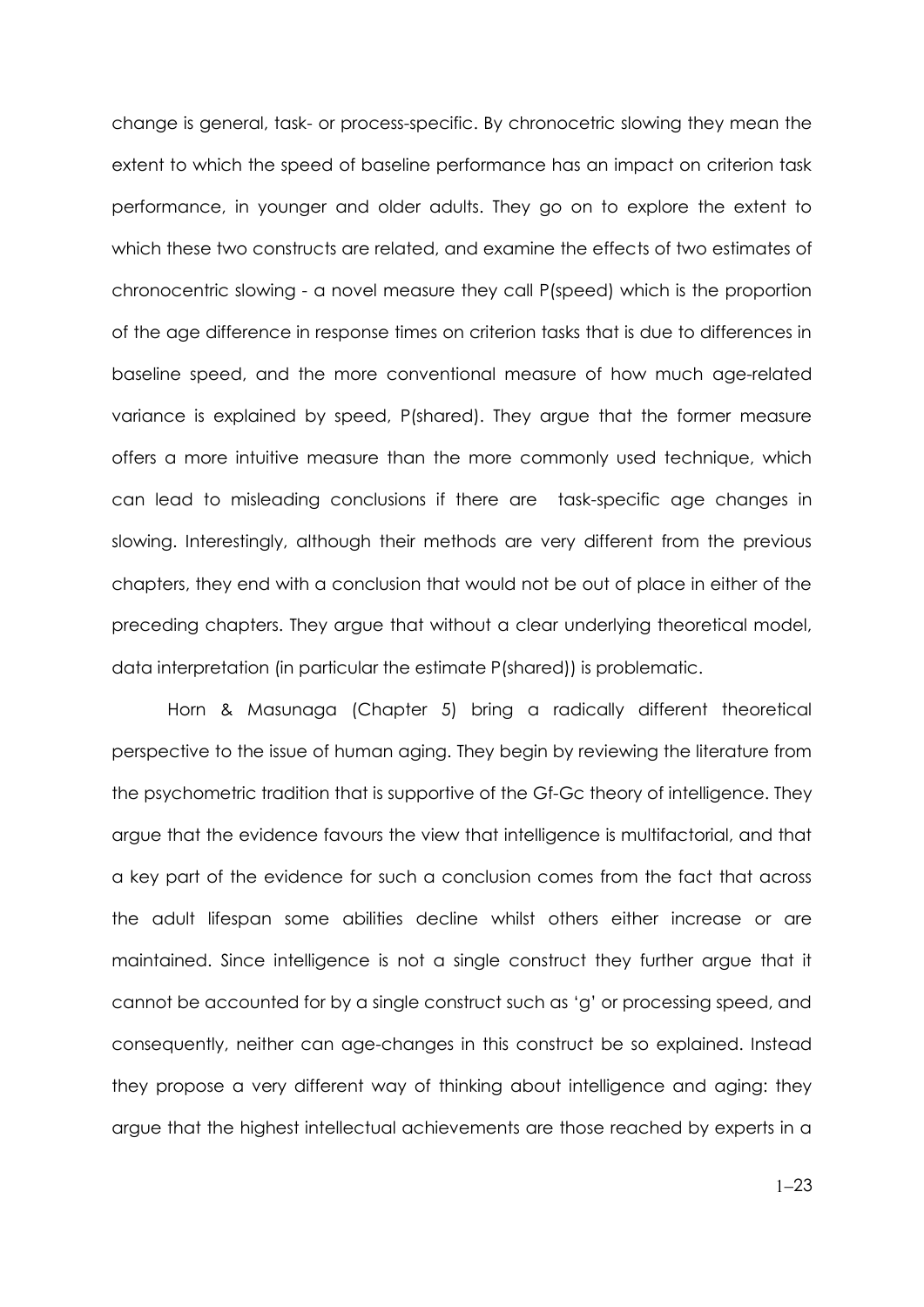domain. i.e. they are the result of extensive practice and specialization. They further argue that the evidence suggests that expertise takes years to achieve, and that older experts show maintenance of their skills. Thus, they argue, conclusions about intellectual change over the lifespan that are based on general tests may underestimate the abilities that older adults may reach in their areas of expertise.

Rabbitt (Chapter 6) offers a theoretical critique of the notion of single-factor accounts of cognitive aging. He begins with a critique of the construct of speed as a causal explanation in cognitive aging. He argues that speed measures are merely a measure of the efficiency of the cognitive system, rather than being a fundamental property of it. This is particularly true in simple tasks where the only way in which individuals can differ is the speed with which they reach asymtotic performance. In any case, argues Rabbitt, finding basic differences in speed merely begs the question of what causes the speed difference, since slower responses may stem from slower neurons, more impoverished neural networks, noisier systems and so forth.

Having discussed speed as a putative primitive for cognitive aging, Rabbitt goes on to offer an empirical demonstration that simple speed is not sufficient to capture all age-related individual differences. He shows that trial-to-trial variability is another stable individual characteristic that can explain individual differences in performance that mean response time cannot explain. However, the purpose behind this line of argument is not to argue for another primitive, but to demonstrate that single primitives are insufficient. Rabbitt is very clear that he does not believe in the usefulness of such an approach, instead favouring a model-driven strategy.

The following chapter (7) by Parkin and Java also focuses on the issue of general accounts of age-related decline. However, rather than discussing the issue

 $1 - 24$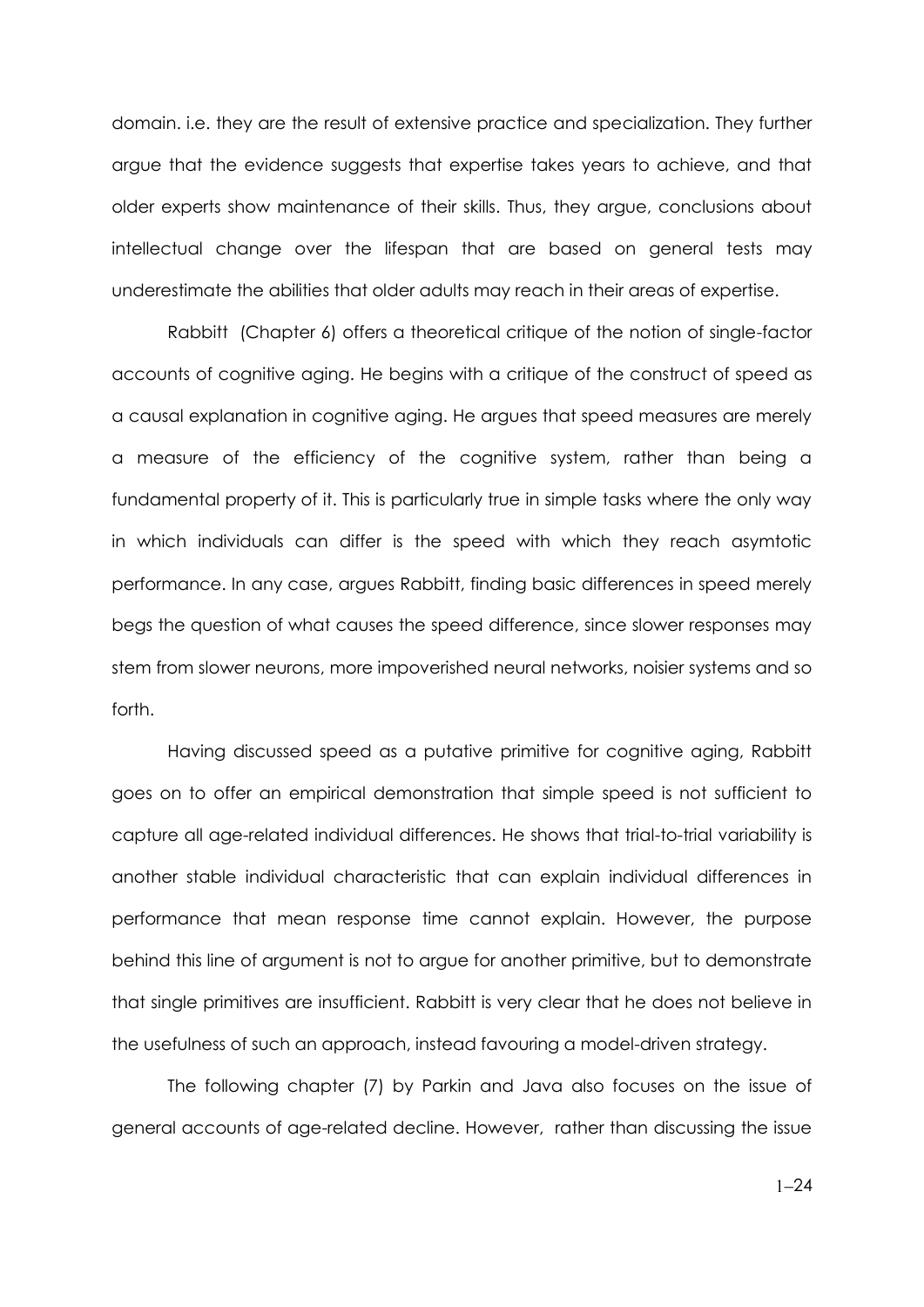of general versus local accounts, Parkin and Java instead focus on contrasting three of the most commonly proposed "primitives" that have been advanced as explaining age-related decline (frontal functioning, processing speed and fluid intelligence). Thus their approach can be seen as an attempt to answer some of the questions raised by Salthouse"s chapter, in terms of what (set of) putative primitives might best explain cognitive aging. They then report a small-scale study which directly contrasts the explanatory power of the three primitives to explain agerelated memory loss. They report a series of regression analyses in which performance on the digit symbol substitution test (DSST) (a measure of perceptual speed) is the strongest predictor of memory, with no residual effects of IQ or executive function. Thus, their empirical findings are consistent with those reported previously by Salthouse as supporting the idea that perceptual speed is the best "primitive" for cognitive aging. However, these authors take a very different view of the DSST, and their chapter finishes with speculation as to what that test is measuring, and why it is so predictive of memory performance, and general intelligence. They argue that the DSST should instead be considered to be a form of working memory task, and that this may explain its success in predicting variance in memory performance.

Several of the chapters conclude with an appeal for clearer theoretical models within which to work: the chapter by Burke, Mackay and James (Chapter 8) represents just such an approach. This chapter focuses on one specific area of cognition - language functioning - as a test bed for theories of cognitive aging. They offer a clear theoretical model, and clear empirical dissociations with which to test their model against other theoretical accounts. The model - Node Structure Theory in which aging is instantiated as a weakening of connections between units within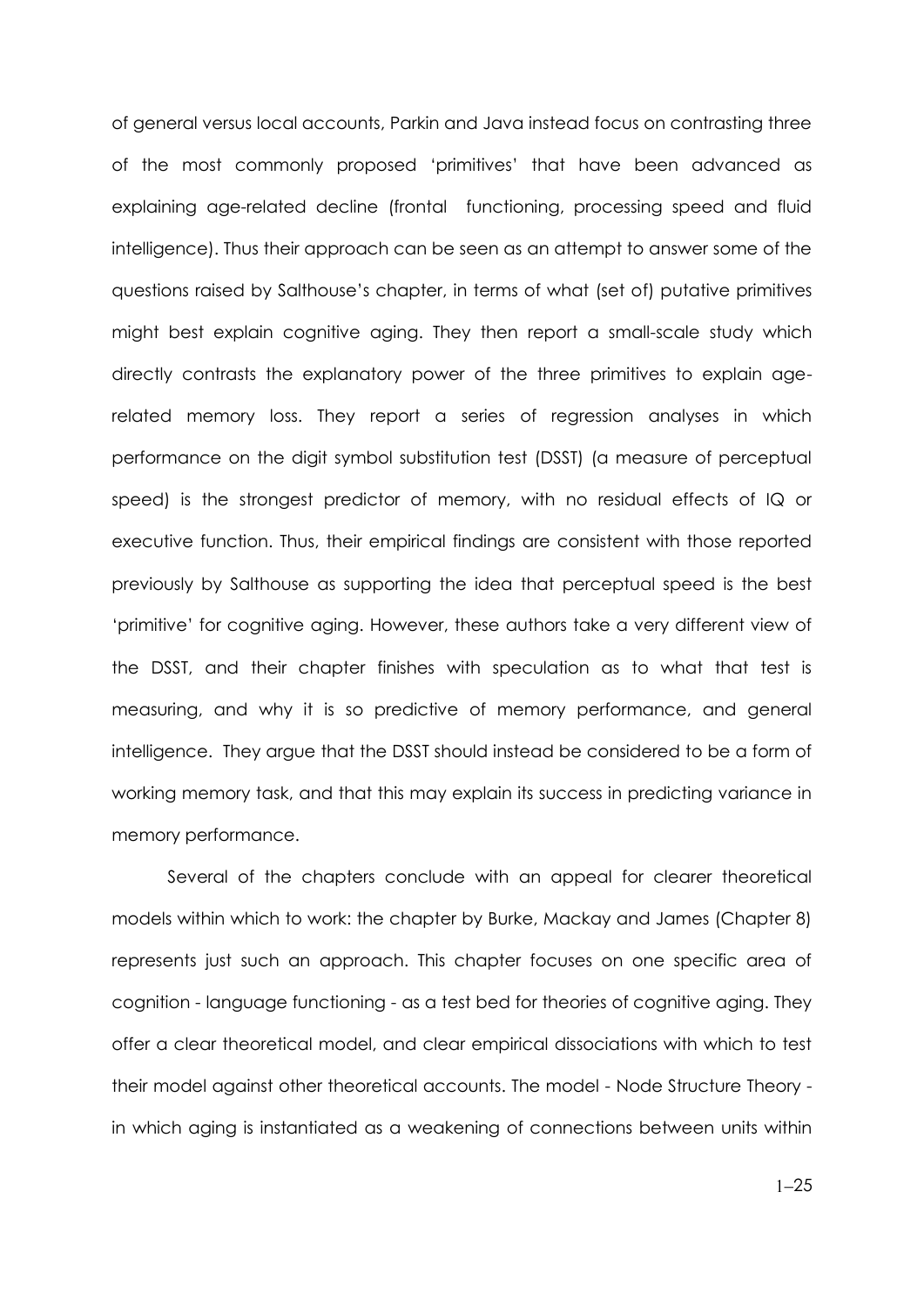the language-processing system is tested with data from three domains of language production, namely tip of the tongue experiences, retrieval of names and spelling. Broadly, they report dissociations between language comprehension (input) and language production (output), with age-insensitivity for the former and agedecrements for the latter. They argue that whilst their model can account for such a pattern of findings, general accounts, such as generalised slowing, or decreased inhibition with age cannot.

The final chapter (9) by Light, Prull, La Voie and Healy also focuses on a particular theoretical model - the dual process model of memory - but uses a different analytic approach. These authors use meta-analysis to test whether effect sizes observed across many studies are compatible with a single-factor view of memory change across the lifespan. Thus this approach tests the general model of aging across many studies, thereby overcoming the problems associated with any single study that may result from particular samples, particular materials, or particular sets of instructions. Three theoretical areas of memory functioning are examined: implicit memory, recollection versus familiarity-based recognition memory (using the Tulving, 1985 technique), and intentional versus automatic processes (using Jacoby"s, 1991 process-dissociation procedure). As well as examining whether age-related change in each area is compatible with single or dual-process models, the authors also attempt to relate the different areas of research.

Light et al."s chapter is a thorough and scholarly piece of research in which the authors rigorously test alternative conceptualisations of their data sets in order to test alternative theoretical models. We do not wish to recapitulate the alternative classificatory schemes used in the metaanalysis at this point. However, there are two

 $1 - 26$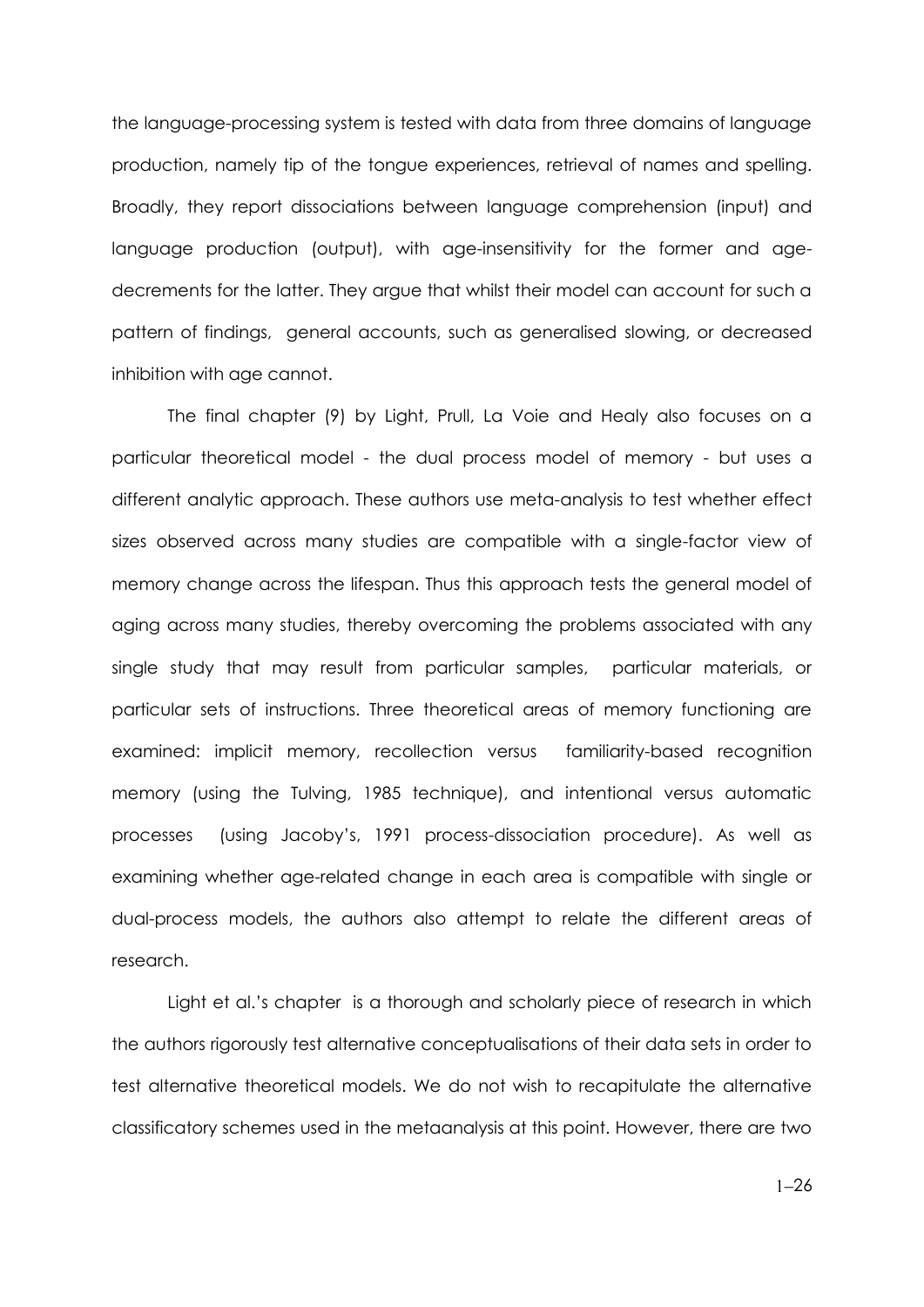clear themes that are noteworthy, and fit with the themes that emerge from the other chapters. First, it is clear that age differences are not equal in magnitude across the different data sets. However, more interesting is the fact that how one understands or interprets these effects is by no means clear or straighforward. Depending upon one"s underlying theoretical model (e.g. should recollection and familiarity be seen as independent or redundant processes?), then the conclusions about age-sensitivity alter. Thus, even in large meta-analytic data-sets, the importance of a theoretical model emerges as paramount.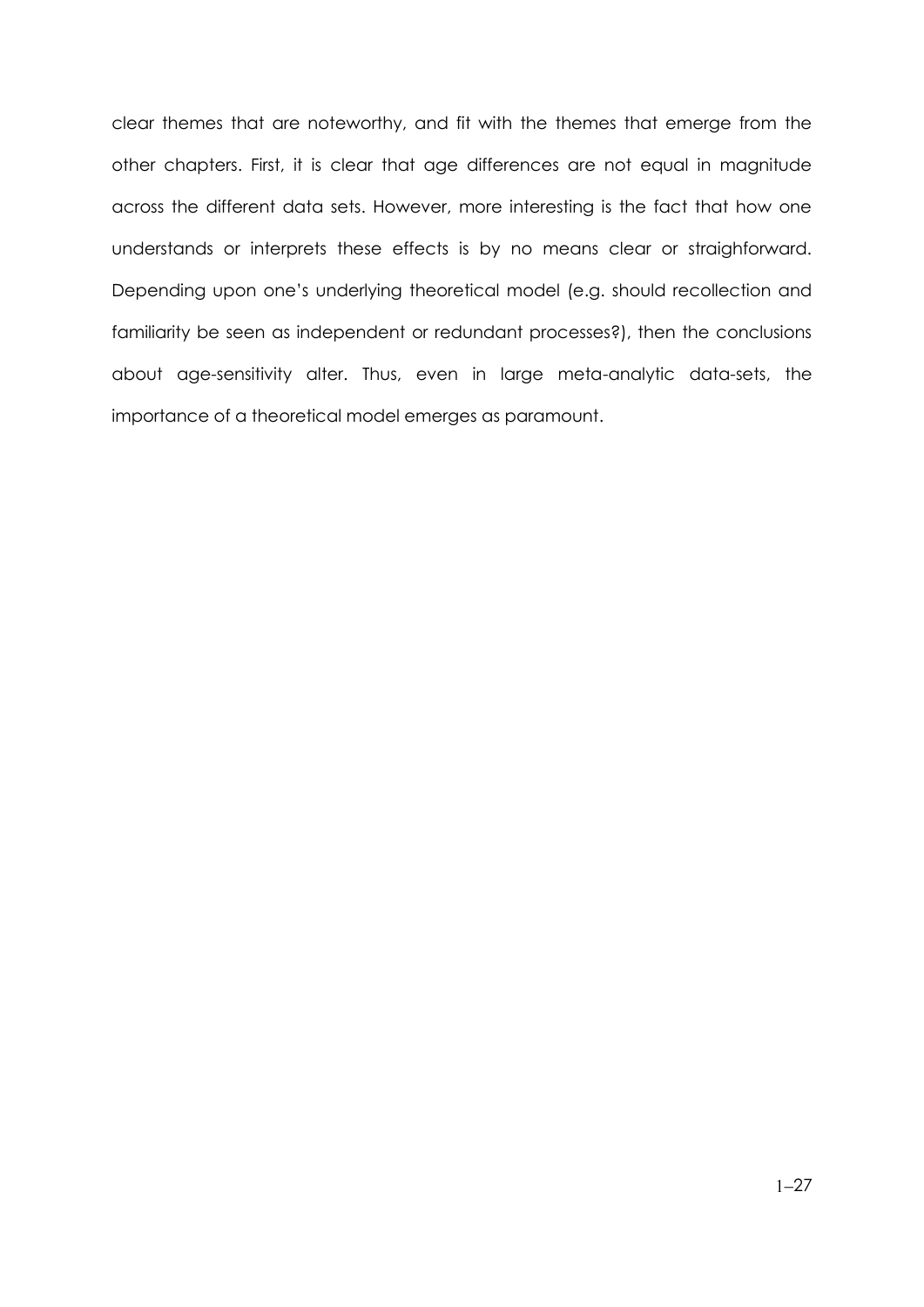#### References

Baltes, P. B. and Lindenberger, U. (1997). Emergence of a powerful connection between sensory and cognitive functions across the adult life span: a new window to the study of cognitive aging? *Psychology and Aging, 12*, 12-21.

Brinley, J. F. (1965). Cognitive sets, speed and accuracy of performance in the elderly. In A. T. Welford & J. E. Birren (Eds.), Behavior, aging and the nervous system (pp.191-216). Springfield, IL: Charles C. Thomas.

Burke, D. M., Mackay, D. G. & James, L. E. (1999). Theoretical approaches to language and aging. In T. J. Perfect & E. A. Maylor (Eds.) *Models of Cognitive Aging*. Oxford: Oxford University Press.

Cerella, J. (1985). Information processing rates in the elderly. *Psychological Bulletin, 89*, 67-83.

Cerella, J. (1990). Aging and information processing rates. In J. Birren & K. W. Shaie, (Eds.) Handbook of the Psychology of Aging (3rd ed., pp 201-221). San Diego, CA: Academic Press.

Cerella, J. (1994). Generalized slowing in Brinley plots.. *Journal of Gerontology: Psychological Sciences*, 49, P65-P71.

Chapman, L. J. & Chapman, J. P. (1973). Problems in the measurement of cognitive deficit. *Psychological Bulletin, 79*, 380-385.

Dunlosky, J. & Salthouse, T. A. (1996). A decomposition of age-related differences in multitrial free recall. *Aging, Neuropsychology and Cognition, 3*, 2-14.

Hale, S., Lima, S. D. & Myerson, J. (1991). General cognitive slowing in the nonlexical domain: an experimental validation. *Psychology and Aging*, *6,* 512-521.

Horn, J. L. & Masunaga, H. (1999). New directions for research into aging and intelligence: the development of expertise. In T. J. Perfect & E. A. Maylor (Eds.)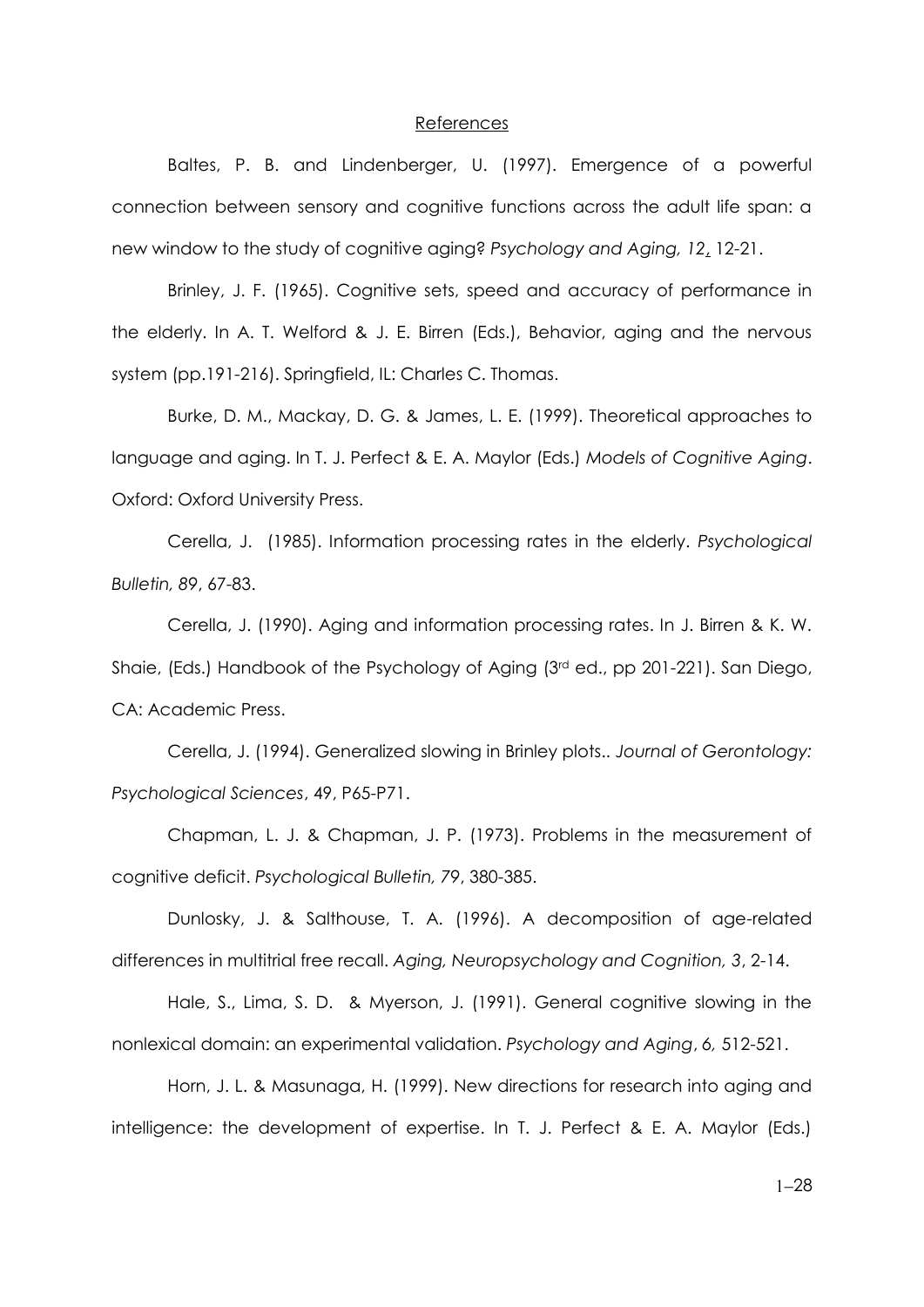*Models of Cognitive Aging*. Oxford: Oxford University Press.

Fastenau, P. S., Denburg, N. L. & Abeles, N. (1996). Age differences in retrieval: further support for the resource-reduction hypothesis. *Psychology and Aging, 11*, 140- 146.

Fienberg, S. E. (1971). Randomization and social affairs: the 1970 draft lottery. *Science, 171*, 255-261.

Fisher, D. L., Duffy, S. & Katsikopolous, K. V. (1999). In T. J. Perfect & E. A. Maylor (Eds.) *Models of Cognitive Aging*. Oxford: Oxford University Press.

Fisk, A. D. & Fisher, D. L. (1994). Brinley plot and theories of aging: the explicit, muddled and implicit debates. *Journal of Gerontology: Psychological Sciences*, 49, P81-P89.

Fisk, A. D., Fisher, D. L. & Rogers, W. A. (1992). General slowing cannot explain age-related search effects: Reply to Cerella (1991). *Journal of Experimental Psychology: General*, *121*, 73-78.

Hertzog, C. (1989). Influences of cognitive slowing on age differences in intelligence. *Developmental Psychology, 25*, 636-651.

Jacoby, L. L. (1991). A process dissociation framework: separating automatic from intentional uses of memory. *Journal of Memory and Language, 30*, 513-541.

Kirasic, K. C., Allen, G. L., Dobson, S. H., & Binder, K. S. (1996). Aging, cognitive resources and declarative learning. *Psychology and Aging, 11*, 658-670.

Light, L. L., Prull, M. W., La Voie, D. J. & Healy, M. R. (1999). Dual process theories of memory in old age. In T. J. Perfect & E. A. Maylor (Eds.) *Models of Cognitive Aging*. Oxford: Oxford University Press.

Lindenberger, U. & Pötter, U. (1998). The complex nature of unique and shared effects in hierarchical linear regression: implications for developmental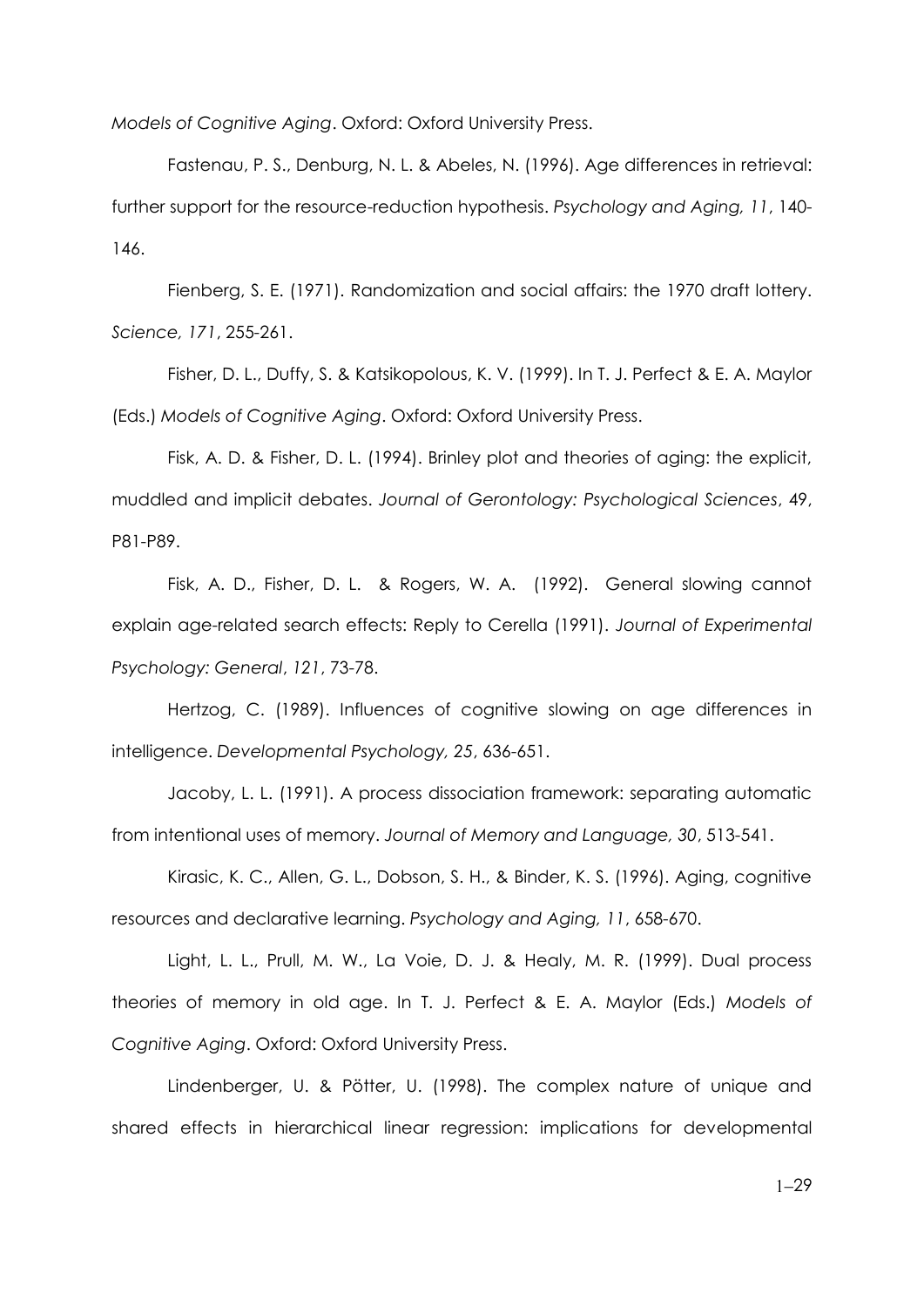psychology. *Psychological Methods, 3*, 218-230.

Maylor, E. A. & Rabbitt, P. M. A. (1994). Applying Brinley plots to individuals: effects of aging on performance distributions in two speeded tasks. *Psychology and Aging, 9*, 224-230.

Myerson, J., Hale, S. Wagstaff, D. Poon, L. & Smith, G. A. (1990). The information-loss model: a mathematical model of age-related cognitive slowing. *Psychological Review*, *97*, 475-487.

Myerson, J., Wagstaff, D. & Hale, S. (1994). Brinley plots, explained variance and the analysis of age differences in response latencies. *Journal of Gerontology: Psychological Sciences*, 49, P72-P80.

Parkin, A. J. & Java, R. I. (1999). Determinants of age-related memory loss. In T. J. Perfect & E. A. Maylor (Eds.) *Models of Cognitive Aging*. Oxford: Oxford University Press.

Perfect, T. J. (1994). What can Brinley plots tell us about cognitive aging? *Journal of Gerontology: Psychological Sciences, 49*, P60-P64.

Perfect, T. J. & Rabbitt, P. M. A. (1993). Age and the divided attention costs of category exemplar generation. *British Journal of Developmental Psychology*, *11*, 131-142.

Rabbitt, P. M. A. (1999). Measurement indices, functional characteristics and psychometric contructs in cognitive aging. In T. J. Perfect & E. A. Maylor (Eds.) Models of Cognitive Aging. Oxford: Oxford University Press.

Salthouse, T. A. (1991). *Theoretical perspectives on cognitive aging*. Hillsdale, NJ: Lawrence Erlbaum Associates.

Salthouse, T. A. (1994). How many causes are there of aging-related decrements in cognitive function? *Developmental Review, 14*, 413-437.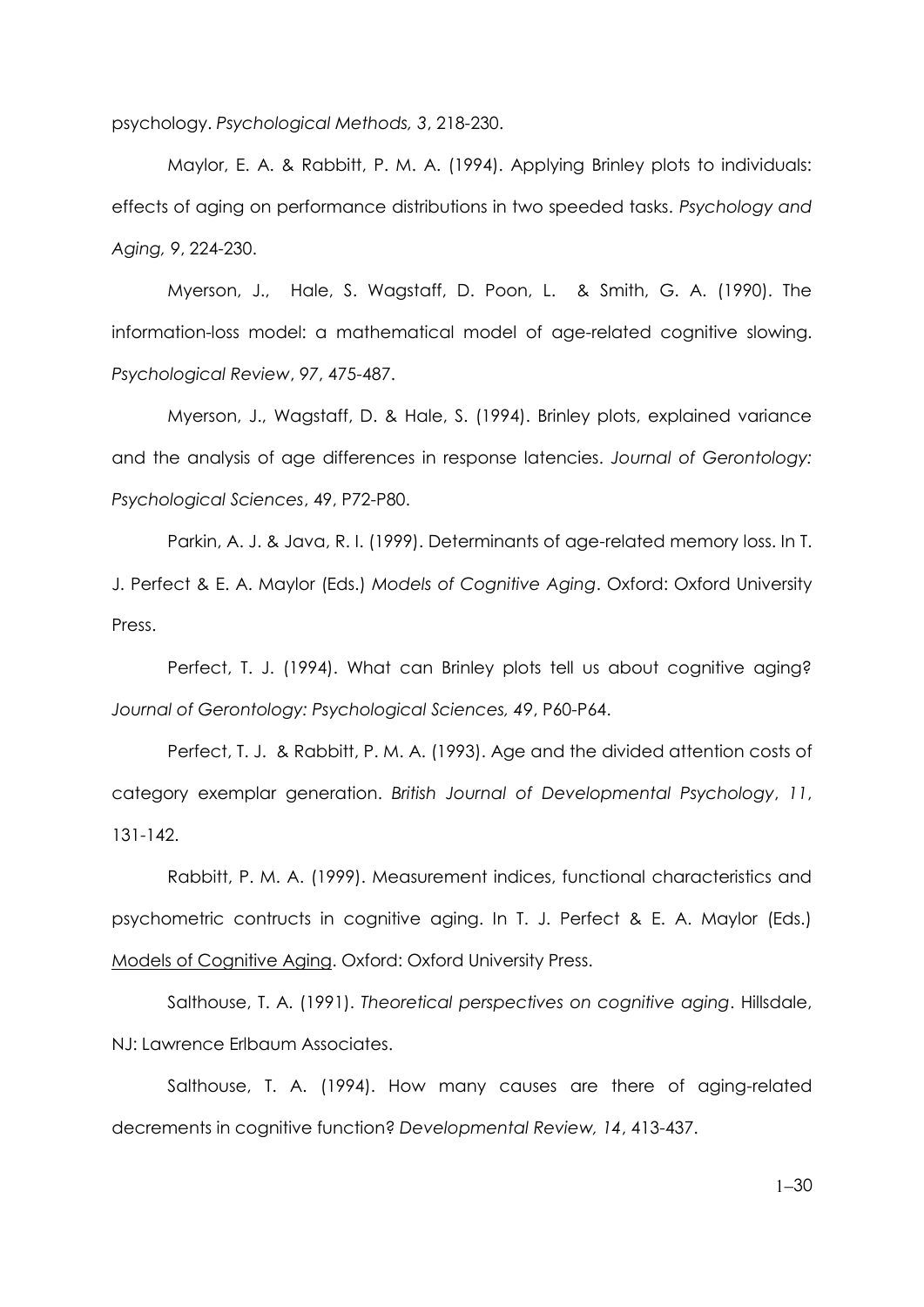Salthouse, T. A. (1996a). The processing speed theory of adult age differences in cognition. *Psychological Review*, *103*, 403-428.

Salthouse, T. A. (1996b). General and specific mediation of adult age differences in memory. *Journal of Gerontology: Psychological Sciences, 51*, P30-P42.

Salthouse, T. A. (1999). Steps toward the explanation of adult age differences in cognition. In T. J. Perfect & E. A. Maylor (Eds.) Models of Cognitive Aging. Oxford: Oxford University Press.

Salthouse, T. A., Fristoe, N. & Rhee, S. H. (1996). How localized are age-related effects on neuropsychological measures? *Neuropsychology, 10*, 272-285.

Salthouse, T. A. & Somberg, B. L. (1982). Isolating the age deficit in speeded performance. *Journal of Gerontology, 37*, 59-63.

Tulving, E. (1985). Memory and consciousness. *Canadian Psychology, 26*, 1-12.

Verhaeghen, P. (1999).The parallels in beauty"s brow. Time-accuracy functions and their implications for cognitive aging theories. In T. J. Perfect & E. A. Maylor (Eds.) Models of Cognitive Aging. Oxford: Oxford University Press.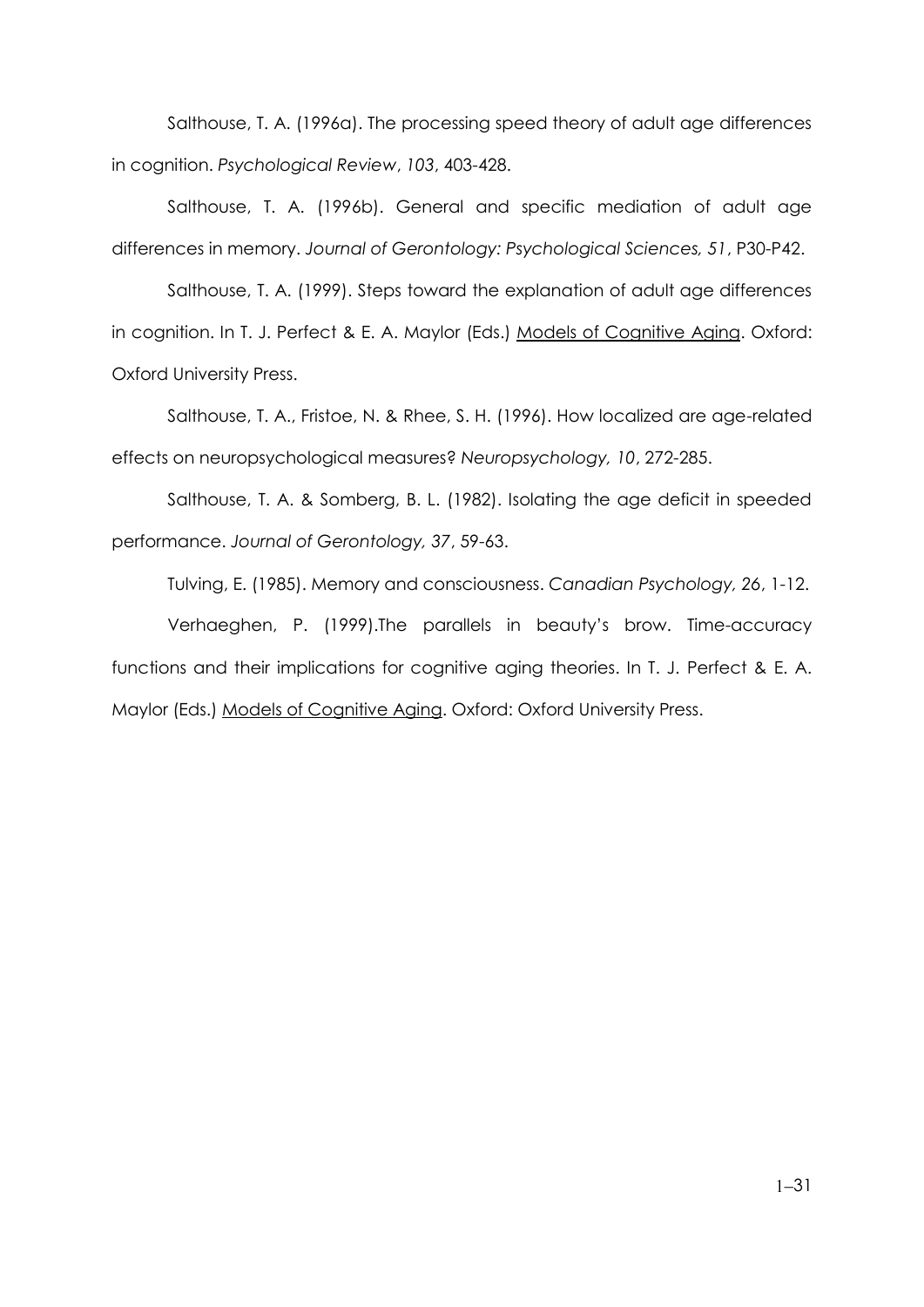Figure 1.1: Typical Age x Task interaction plot showing a larger age difference in response latencies between young and old for a complex task than a simple task.



**Task**